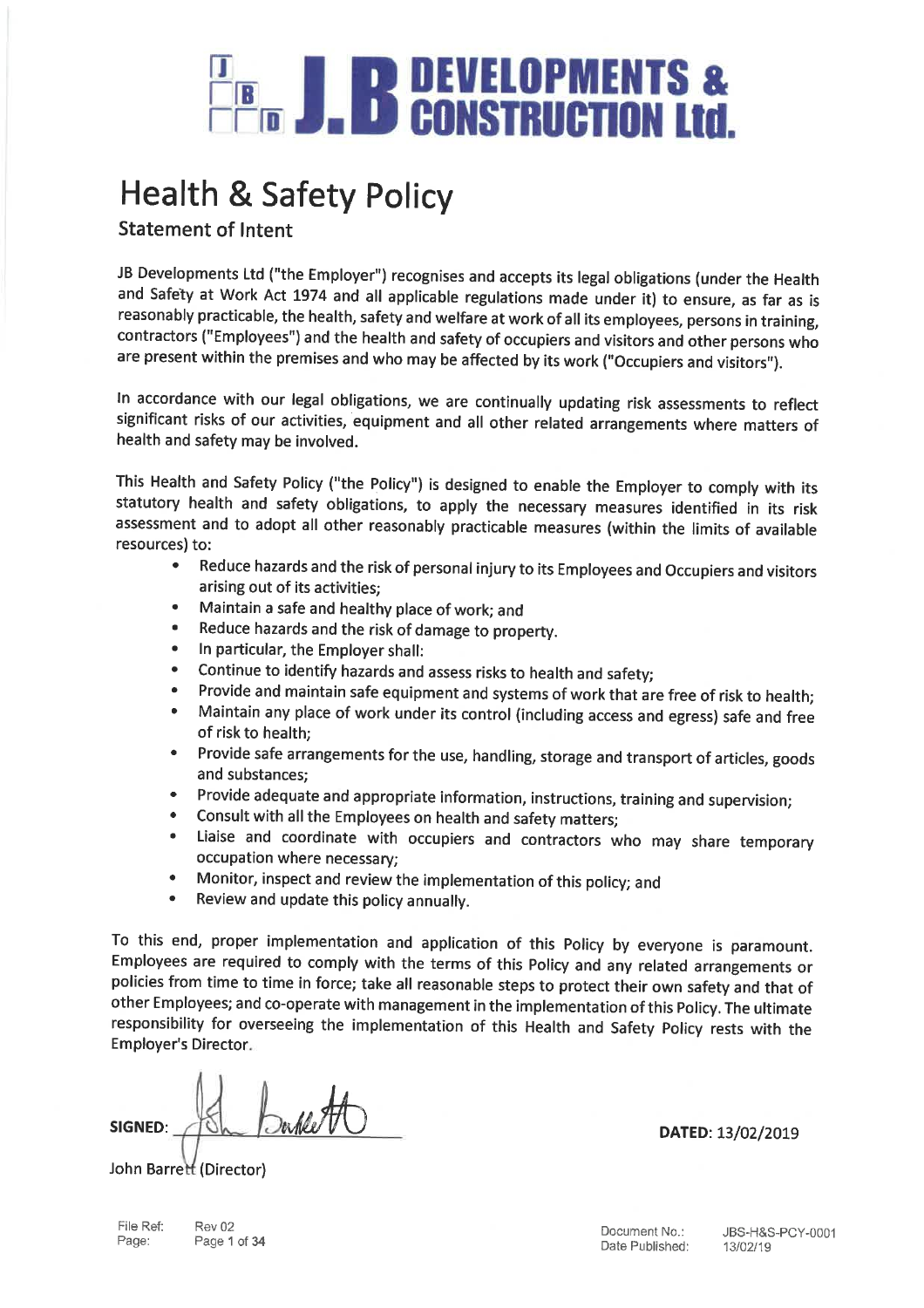

## **Environmental Policy**

**Statement of Intent** 

JB Developments Ltd will pursue a policy aimed at minimising environmental damage and maximising opportunities for environmental improvement.

In all of our activities we shall consider environmental impact at the planning stage. We shall maintain good standards of pollution control, conservation of energy and natural resources and the preservation and enhancement of natural habitats.

To implement this policy the company will ensure its site management and supervisors are aware of the environmental implications of activities within their own areas of responsibility, where necessary additional training may be required to heighten awareness of the relevant issues.

On individual contracts, we shall endeavour to obtain the best advice from our clients concerning environmental aspects of the contract. In many cases our client (the Principal Contractor) will already be implementing ISO14001 systems; we would actively support and implement those systems as instructed.

During the execution of our works we will manage and organise the works in a manner which will reduce, so far as is reasonably practicable, environmental damage caused by:

- **Noise**
- **Dust**
- Effluent / paint waste arising from the works
- Storage and use of paints, thinners etc.

In simple terms we aim to Reduce waste, Re-use materials where possible and Recycle. In many cases we will offer alternatives to Client specifications if we feel the 3R's are not being fully utilised. We will also take effective precautions to protect adjacent land, buildings and the general public from any danger, discomfort or nuisance.

In pursuance of this policy, environmental considerations will be taken into account in the selection of materials, which be from wherever reasonably practicable sustainable sources. All waste material will be disposed of appropriately, all waste removal or transfer will be by licensed haulier to properly managed and licensed tips. Copies of the relevant certification will be obtained for each contract.

All members of the company's management and supervisors will be made aware of this policy and its contents.

**SIGNED:** 

John Barrett (Director)

DATED: 13/02/2019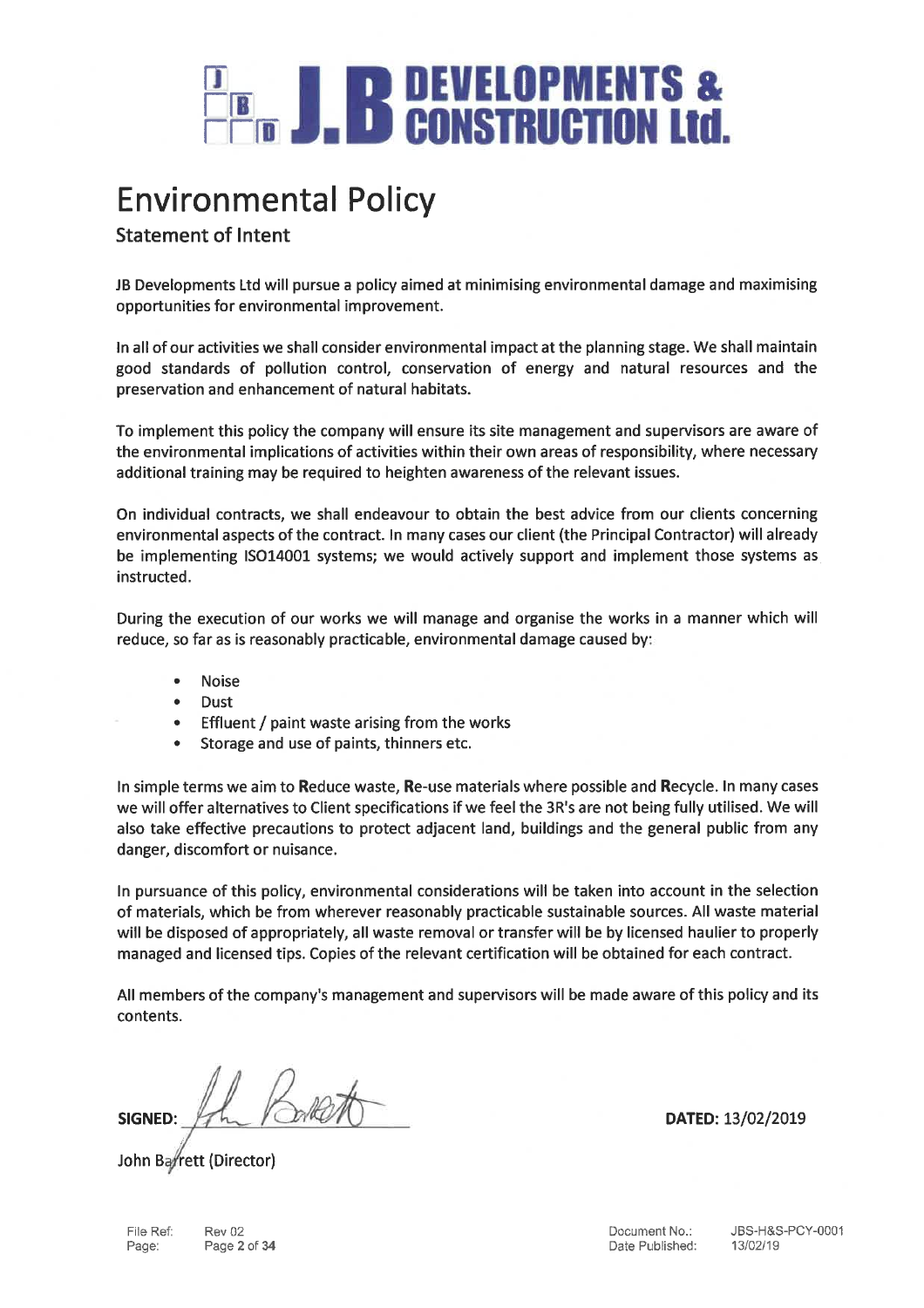## **Quality Policy Statement of Intent**

The Management of JB Developments & Construction Ltd are committed to the provision of a product and service that complies in all respects with the requirements contained in a contract or customer's purchase order.

The Company will give careful attention to its Quality Objectives which include safety, delivering on time and to budget, training of staff to industry guidelines, a high quality of work, and continued quality improvement. Quality Objectives will be reviewed at Quality Management Meetings in order that they will continue to reflect the Company's objectives. This is endorsed by the provision of a documented quality management system, which is subject to internal and external audit at regular intervals, in order to continually improve its effectiveness.

All policies and procedures have been structured to meet the requirements of ISO 9001:2000. Each member of staff is aware of the Company's commitment to complying with the requirements of ISO 9001, and is required to observe our quality requirements at all times. This Policy will be reviewed annually for its continuing suitability.

SIGNED:

DATED: 13/02/2019

John Barrett (Director)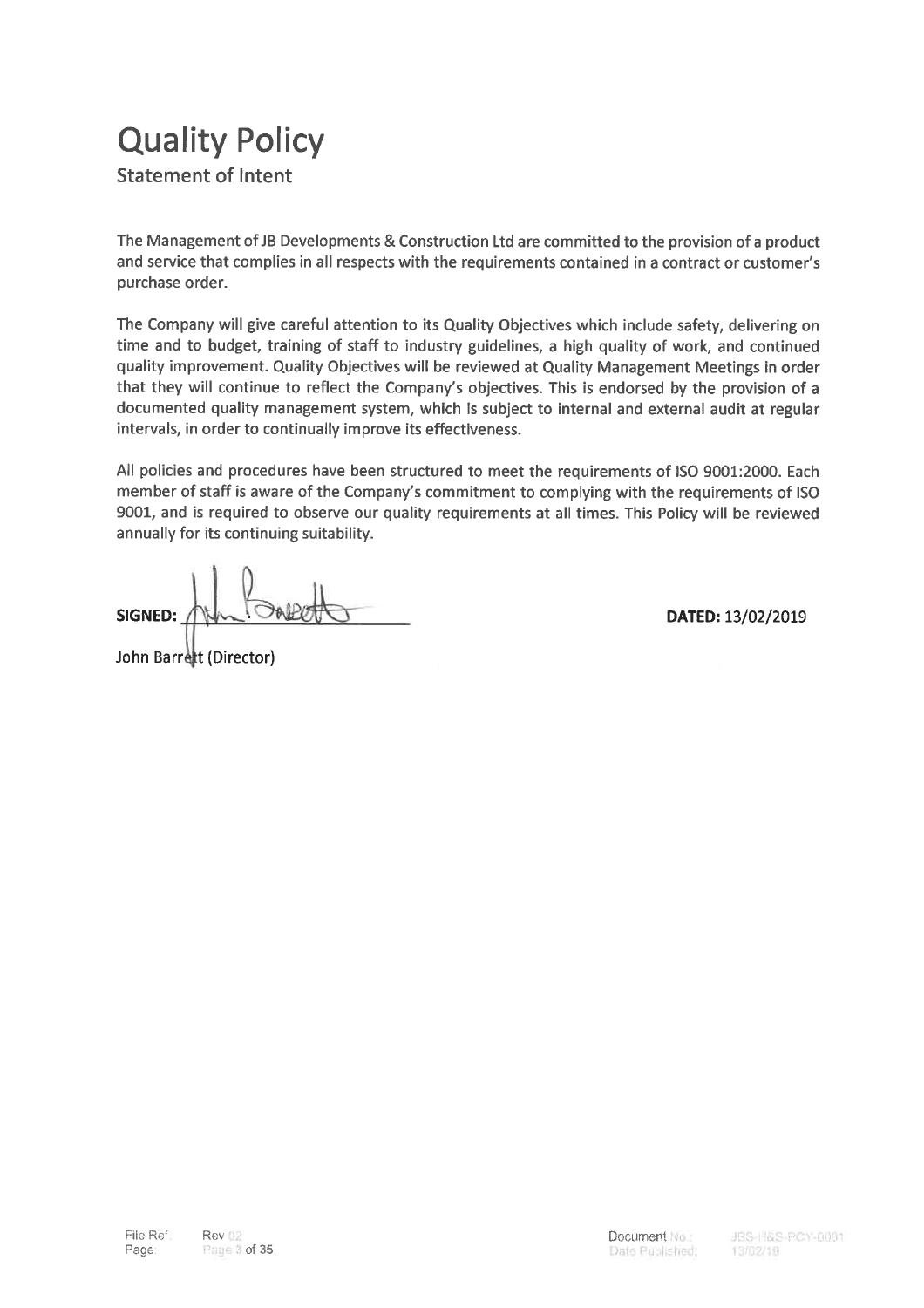## Administrative Organisation

## Management

- The ultimate responsibility for preparing, reviewing and ensuring the due implementation of this policy rests with the Director.
- As necessary, he will be assisted by Works Supervisor (Supervising the work, work areas, Employees and Occupiers and visitors who may be present within the premises) and / or any other member of Supervision or Employee appointed by him from time to time who shall be responsible for:
	- identifying risks within his area(s) of responsibility and putting in place arrangements for controlling and reducing such risks
	- monitoring the implementation of this Policy
	- advising all Employees in his work area(s) of responsibility on all matters of health and safety;
	- monitoring the physical conditions of premises at his area(s) of work and responsibility to ensure that Employees, Occupiers and visitors are exposed to the lowest reasonably practicable level of risk
	- providing and communicating up-to-date health and safety information
	- providing or arranging health and safety training
- In addition, the Director and / or any person appointed by him as described above must make appropriate arrangements to monitor the effectiveness of all health and safety arrangements within his areas of responsibility and work (including, regular safety checks).
- Where necessary, remedial action should be agreed on and carried out immediately or within reasonable time depending on the severity of risk, likelihood of realization and those affected. (Effects on any occupier or member of the public will always be considered a high priority).
- It is the responsibility of works / site supervisor (in respect of Employees in their premises) to ensure that all new Employees receive relevant health and safety information regarding the works before commencing works within the premises.

## Employees

- Employees have a duty to take reasonable care for their health and safety and that of others who may be affected by their actions or omissions.
- In addition, Employees are required to comply with the terms of this Policy to the extent that it applies to them. Failure to do so may result in disciplinary action (including, where appropriate, dismissal). In particular, Employees should become familiar with the provisions dealing with emergencies, fire precautions and procedures and first aid arrangements.
- Employees are required to report to the health and safety advisor anything which they suspect may represent a serious and immediate health and safety danger and / or a shortcoming in the Employer's health and safety arrangements.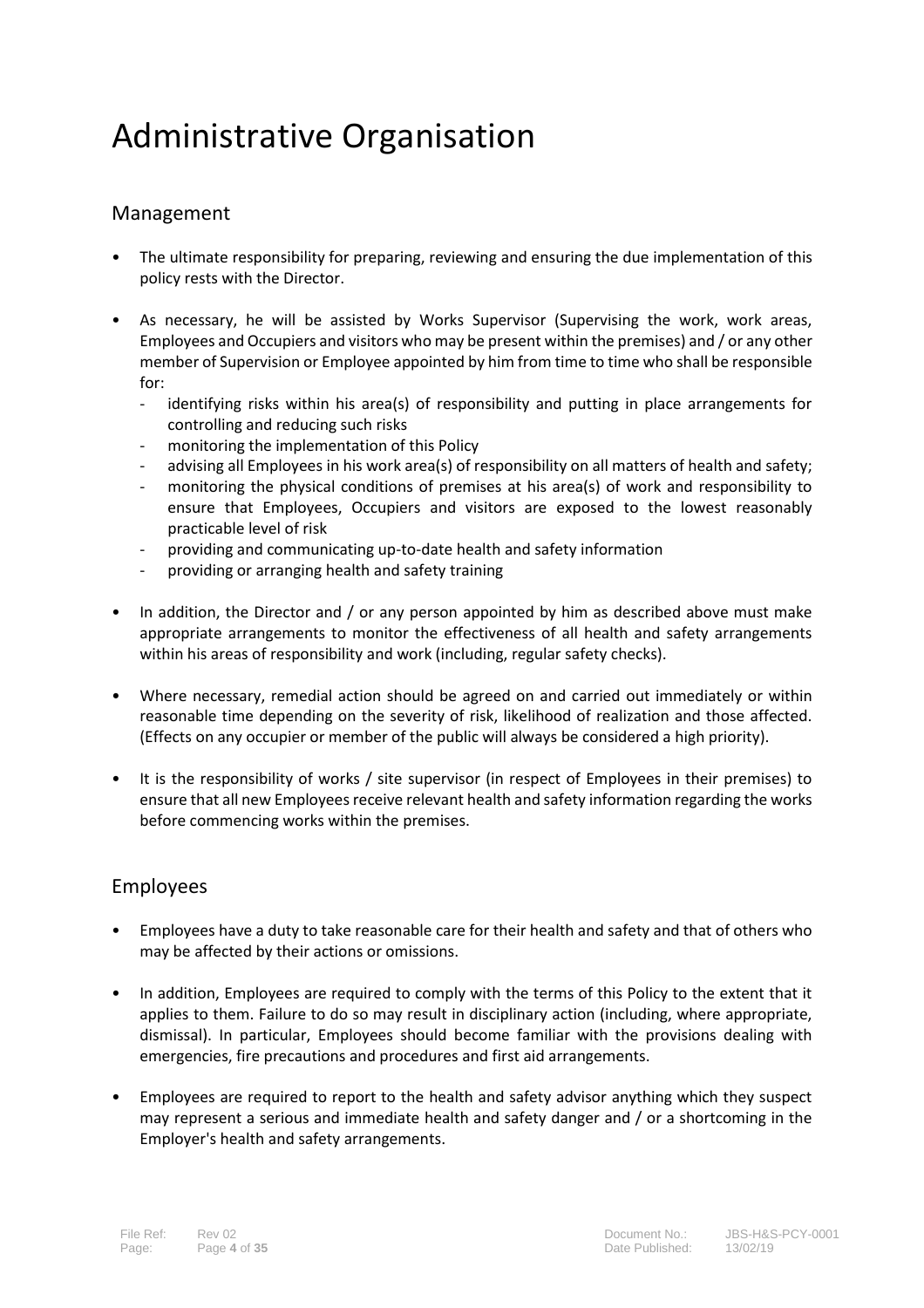- Any Employee who has a disability or who otherwise suffers from any condition which may affect the implementation of any of the terms of this Policy in relation to him is encouraged to inform his supervisor of his disability or condition and any effect it may have.
- No person may intentionally or recklessly interfere with or misuse anything provided in the interests of health, safety or welfare under this Policy.
- No person may intentionally or recklessly interfere with, misuse or touch anything that he has not legitimate right to in the course of his work whilst within the Occupiers premises
- An Employee who is suspected of such interference or misuse will be subject to disciplinary action (including, where appropriate, dismissal). External authorities such as the Police may be consulted for extreme accusations of inappropriate and illegal actions.
- An Employee, who has any question in relation to this Policy or any health and safety matter, should contact the Director or Company Health and Safety Manager.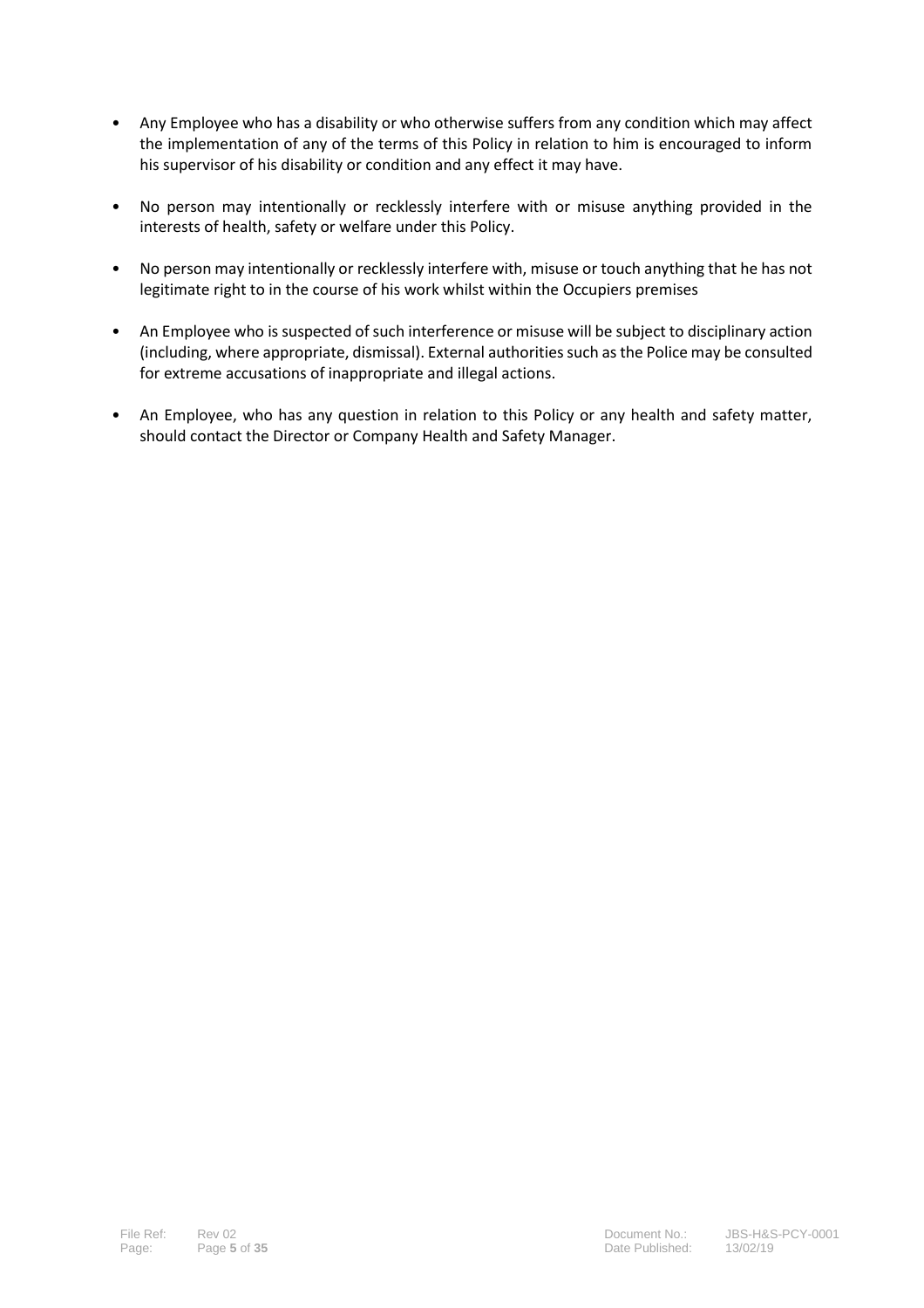## Information, Instruction & Training

## Information

In addition to the information that will be issued, explained and monitored by the Company (via the Director, Health and Safety team, works supervisor etc.) which will either outline or detail works procedures, method statements, risk assessments, COSHH information, information on equipment, the premises or any relevant requirements regarding the works location, neighbourhood or occupiers requirements etc., alternative information is available.

Health and safety information is also readily available from numerous sources. Employees who seek health and safety information are advised in the first place to contact the Health and Safety team on 07949192839. In addition, Employees may search and download useful information from the HSE website.

#### **Instructions**

• Specific instruction on how to carry out the works required or use equipment safely will be given by the works supervisor prior to work commencement or can be obtained via the health and safety advisor. In addition, manufacturers' instruction manuals should be consulted before any specific equipment is used and in the event of any fault, defect, problem or query.

### **Training**

- The Company will continue to ensure that suitably competent workforce and experienced operatives and supervisors are employed and will actively participate in ongoing assessment, evaluation and training of such employees, operatives and supervisors. This process will be implemented in line with the terms associated with the introduction of various categories within trade award bodies.
- It is the responsibility of the Company to review the training needs at all levels within the Company at regular intervals. The Safety Manager will assist in this process. He will offer advice on safety training needs as required. Safety training carried out by the appropriate award body (CITB, CISRS, CTA, RITB, PASMA etc.) representatives or accredited companies will be given to all employees as necessary. Records of all training shall be kept centrally at Head Office.
- Those in charge of sites, offices and other Company work areas are required to review with any new employee any hazards and the specific health and safety rules applicable to the work to be done, and ensure that the 'SITE INDUCTION' is attended before putting the employee to work. Similarly, those transferring from job to job, or from site to site, will need to be inducted to the site like a new employee and be given any necessary information by supervisory staff.
- Those in charge of work areas will receive information from the Safety Adviser during the course of their visits on new methods of accident prevention, current legislation requirements, and Approved Codes of Practice and Guidance notes.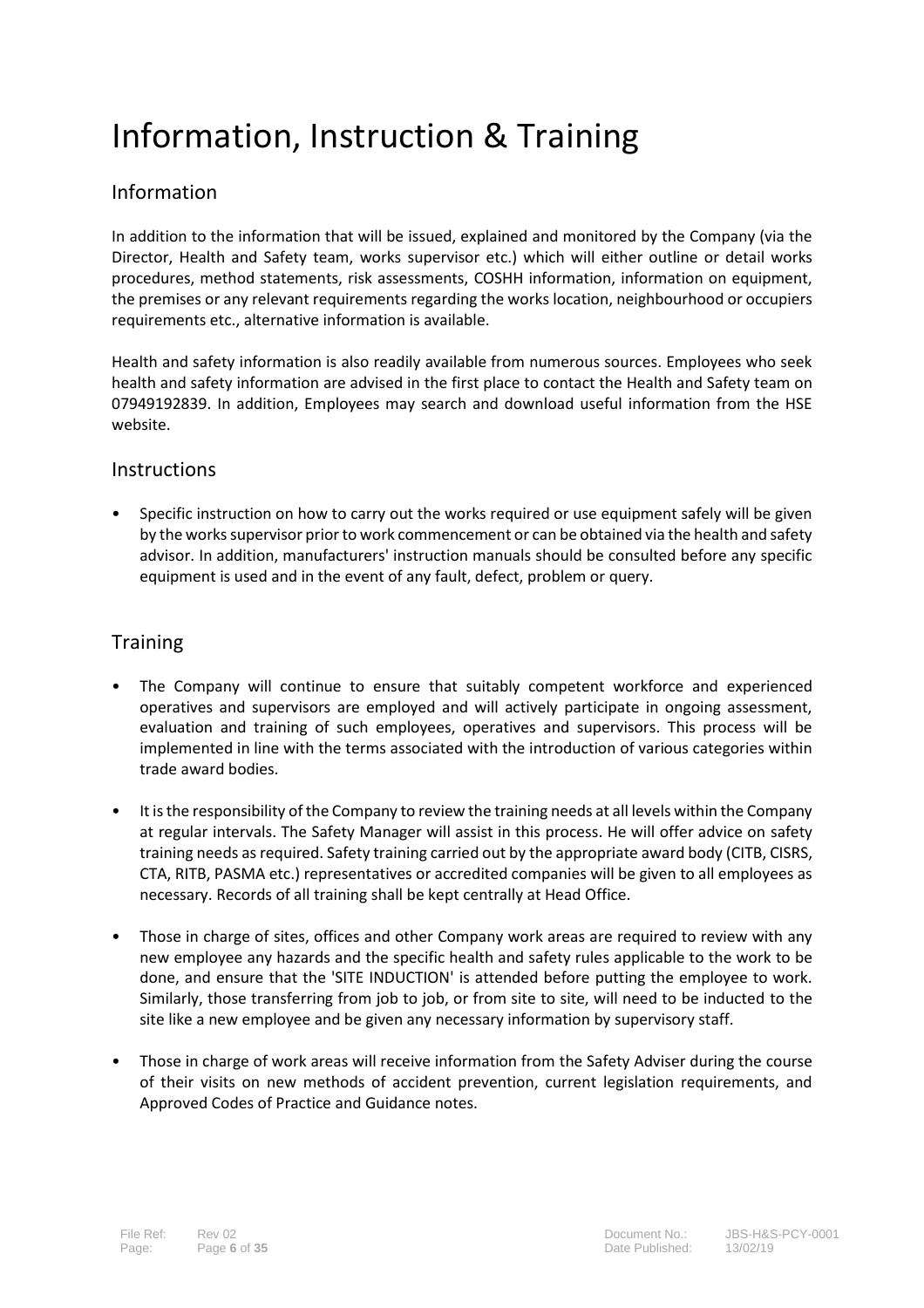## Health & Safety Advice

- Health and Safety Advice is provided by the in-house Health and Safety Team and assisted by a part time consultancy Health and Safety Practitioner. Safety Advisors make regular inspections of Company sites and issues copies of their reports to the Site Management Team. Copies of all reports are kept on site, and it is the policy of the Company that any issues raised or faults noted on the reports shall be rectified within an agreed time scale.
- The Safety Advisor advises management at all levels and their presence in no way relieves our Management of their responsibility. Through the usual channels, their advice is available to all Company employees.
- It is the responsibility of the relevant Project Manager to ensure that all users of products and articles supplied for use at work shall be made aware of any relevant information and instructions which may be provided by the manufacturer/supplier in order to comply with their obligations under Section 6 of the Health & Safety at Work Act 1974, the Provision and Use of Work Equipment Regulations 1998 (PUWER), Control of Substances Hazardous to Health Regulations 2002 (COSHH) and Lifting Operations and Lifting Equipment Regulations 1998 (LOLER).
- Any employee who is in doubt about safe working practices and procedures should contact his immediate superior. The Safety Advisor is always available to all employees.

## **Consultation**

- In accordance with the Consultation with Employees Regulations 1996 any arrangements negotiated between the Company and recognized independent Trade Unions regarding Safety Representatives and/or Safety Committees will be added in the form of an Appendix attached to this Safety Policy where applicable.
- Time will be made available for attendance's to the Major Contractors Group (or similar) operative consultation, suggestions or comments on ways in which our health and safety performance can be improved will always be considered by the Company and should be told to the Site Supervisor or Safety Advisor.
- Health, safety and welfare will also be considered at site meetings, at which sub-contractors representatives may be asked to be present for discussions on their safety policies, working practices, safety performance and other related matters covered by legislation.

## Comprehension of English

- The comprehension of spoken English is very important in maintaining a full understanding of the company's safe systems of work, method statements, risk assessments, inductions and any emergency procedures.
- To achieve this the company will employ workers who have an acceptable level of spoken English. The company will obtain and issue HSE / safety publications in suitable languages, where reasonably practicable and use photos and sketches to explain and illustrate our documents, ensure that there are good English speaking bi-lingual supervisors working alongside small groups of workers whose English comprehension is minimal.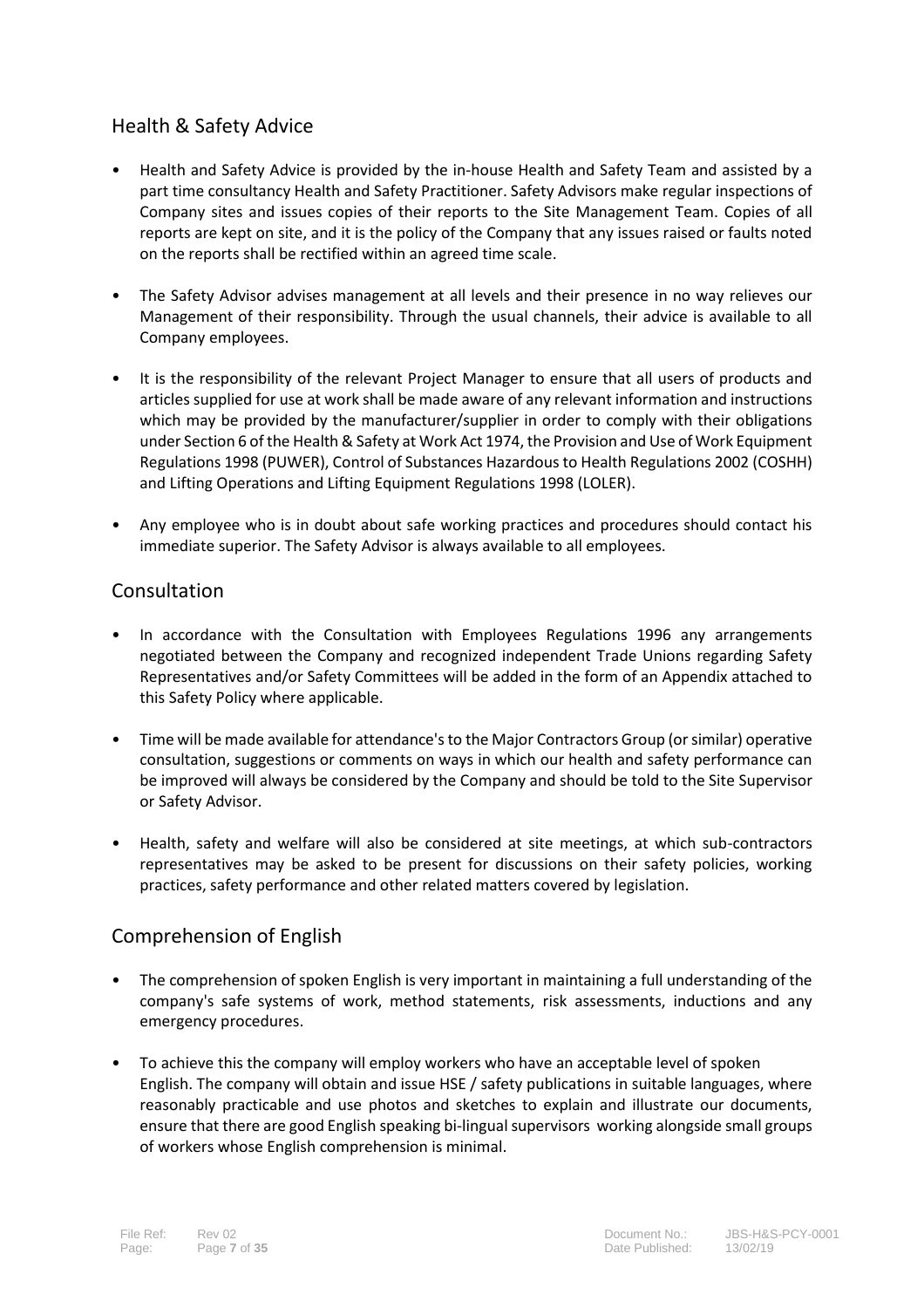## General Health & Safety Precautions

- The risk assessment process is a continual one, the Employer has and shall continue to have, and Employees are required to maintain, a clear understanding of the hazards involved in any particular situation and remain vigilant towards the general condition of any equipment, materials and other items in use.
- Where appropriate, Employees shall receive / undergo adequate training designed to help them maintain safety awareness, look out for safety risks and understand the importance of minimising risks and of adhering to methods which are designed to achieve this.
- All known problems and / or defects to equipment or items must be reported to the works Supervisor. If necessary, the relevant equipment or item shall be taken out of service for repair.
- Employees' clothing and footwear must be suitable for the work they undertake. Where a task requires specific PPE the company will provide at no cost to the employee.

## Accident Reporting

- **The Company is committed to taking all necessary steps to continually improve Health and Safety on site and target the reduction of accidents. All Accidents must always be reported to the Company Head Office and entered in the site Accident Book as per the Health and Safety Accident and Incident Management Procedure JBS-H&S-PRC-0004.**
- In addition, an accident resulting in a Fatality, a Major Injury or an absence from normal work for more than three consecutive days must be reported as per the Health and Safety Accident and Incident Management Procedure JBS-H&S-PRC-0004.
- The Accident/Incident Report form (JBS-H&S-FRM-0023) must be completed by the site supervisor who is deemed the responsible person for all accident and incident notification.
- 'Near Misses' and Dangerous Occurrences must also be reported to the Safety Team immediately by telephone followed by (where appropriate) a written report, irrespective of whether an injury/loss has occurred in accordance with RIDDOR (2013).
- Details of Occupational Diseases or ill health (likely to have been caused by work related conditions) which are notified in writing to the Company as having been suffered by employees whilst at work will be reported to the Safety Team. This will then be reported as necessary to the enforcing Authority and Principal Contractor. Records of such incidents will be used to monitor the UKCG Health Strategy.
- The Safety Department will carry out an investigation of all serious accidents and dangerous occurrences on the Company's behalf, and it is the policy of the Company to provide the investigating Safety Adviser with full authority and facilities for his investigation.
- Safety Department will hold documentation for Accidents, Dangerous Occurrences and Notifiable Diseases. The Safety Department will notify the Health and Safety Executive. Copies of all notifications made will be retained by the Safety Department for record purposes.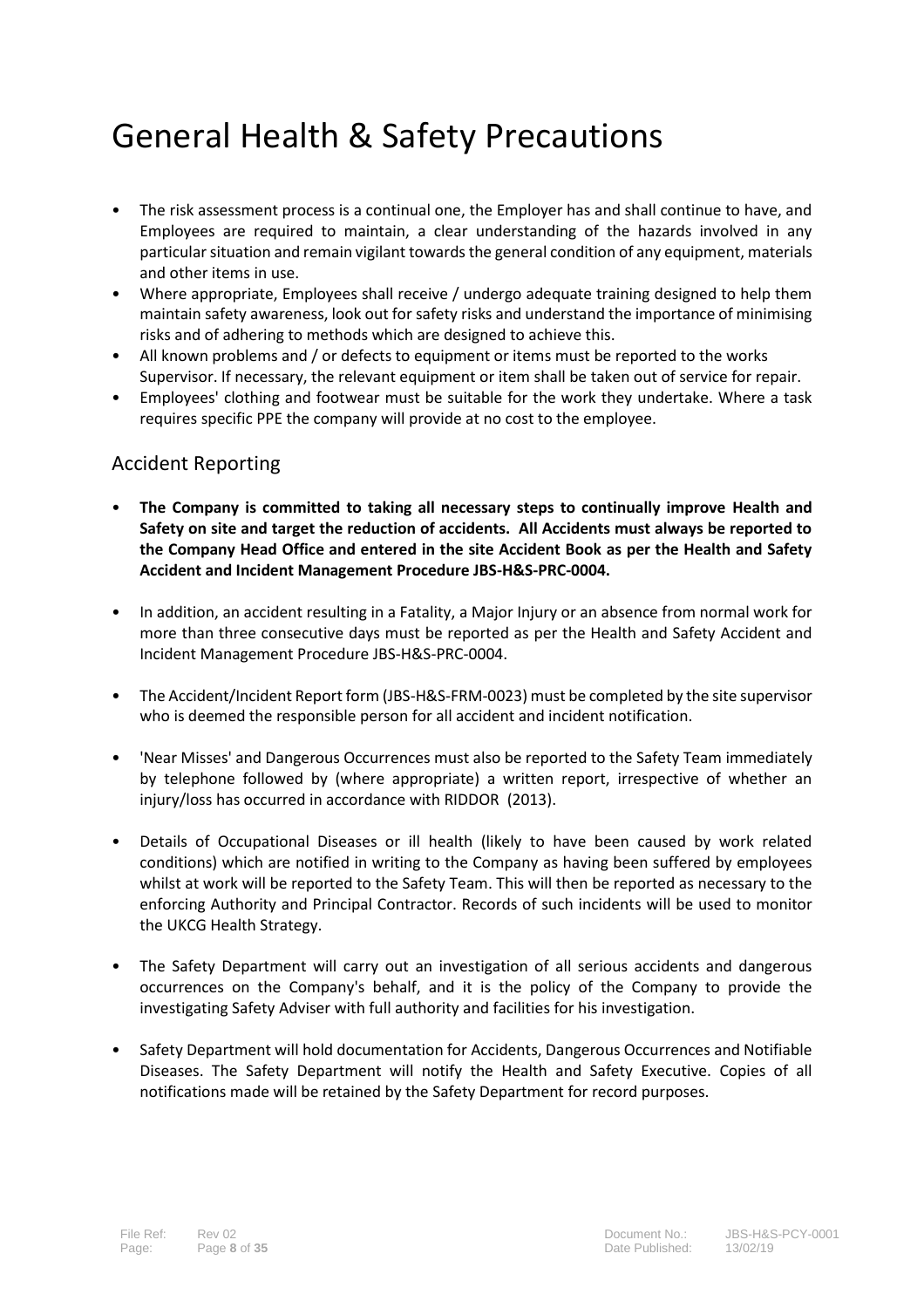## Accident Action Sheet

| <b>INJURY</b>                                                                                                                                                                                                                                                                    | <b>ACTION</b>                                                                                                                                                                                                                                                                                                                                                                                                | <b>RESPONSE</b>                                                                                                                                                                                                                                                                                                                                                                                                                                                  |
|----------------------------------------------------------------------------------------------------------------------------------------------------------------------------------------------------------------------------------------------------------------------------------|--------------------------------------------------------------------------------------------------------------------------------------------------------------------------------------------------------------------------------------------------------------------------------------------------------------------------------------------------------------------------------------------------------------|------------------------------------------------------------------------------------------------------------------------------------------------------------------------------------------------------------------------------------------------------------------------------------------------------------------------------------------------------------------------------------------------------------------------------------------------------------------|
| Fatality                                                                                                                                                                                                                                                                         | <b>Supervisor in charge arranges:</b><br>Immediate - Isolate area<br>Contact: B Barratt 07946531006<br>Contact: M Baylis 07949192839<br>Call Ambulance<br>Do not disturb I.P.<br>Do not disturb scene<br>Take names of everyone in area<br>Take photographs                                                                                                                                                  | Immediate within 30 mins<br>Contact: B Barratt 07946531006<br>Contact: M Baylis 07949192839<br>Contact: Head Office 01923 447435<br>Inform Principal Contractor<br>Await return contact.<br>Full investigation by Safety Advisor<br>Safety Advisor to notify HSE                                                                                                                                                                                                 |
| <b>Major accident involving:</b><br>Falls<br>Plant<br>Electrical<br>Lifting / Carrying<br>Resulting in any below:<br>Broken bone<br>Fracture<br>Head injury<br>Eye injury / sight loss<br><b>Stitches</b><br>Back Injury<br>Burns / Scalds<br>Dislocation<br>Amputation*<br>ララララ | <b>Supervisor in charge arranges:</b><br>Immediate - Call Ambulance<br><b>Contact Safety Advisors</b><br>Do not disturb scene<br>Do not disturb I.P.<br>Take witness names<br>Take photographs<br><b>First Aid attention</b><br>Call Ambulance Attend Hospital<br>Take names of potential witness<br>Note work being carried out<br><b>Contact Safety Advisor</b><br><b>Collect amputated item* and give</b> | Carry out on site:<br>As soon as practicable within 2 hrs.<br>Contact: B Barratt 07946531006<br>Contact: M Baylis 07949192839<br><b>Contact: Head Office 01923 447435</b><br>Await return contact.<br>Await response from Safety Advisor<br>Complete accident book entry<br>Inform Principal Contractor<br><b>Carried by Safety advisor:</b><br>Complete notification form<br><b>Full investigation by Safety Advisor</b><br><b>Safety Advisor to notify HSE</b> |
| or Hospitalisation for 24 hrs<br><b>Minor</b><br>Cut - without stitches<br><b>Bruising</b><br>Sprain<br>Aches / Pains<br>note: no lost time from work                                                                                                                            | to ambulance representative<br><b>Supervisor in charge arranges:</b><br><b>First Aid attention</b><br>Note work being carried out<br>Take witness names<br><b>Contact Safety Advisor</b>                                                                                                                                                                                                                     | Carry out on site:<br>Complete accident book entry                                                                                                                                                                                                                                                                                                                                                                                                               |
| <b>Absence for 2 Days or more</b><br>due to accident at work                                                                                                                                                                                                                     | <b>Supervisor in charge arranges:</b><br><b>First Aid attention</b><br>Note work being carried out<br>Take witness names<br><b>Contact Safety Advisor</b>                                                                                                                                                                                                                                                    | Carry out on site:<br>Notify Safety Advisor 2nd day<br>Accident book entry<br>Contact: M Baylis 07949192839<br>Await response from Safety Advisor                                                                                                                                                                                                                                                                                                                |
| Absence for more than 7<br><u>days</u>                                                                                                                                                                                                                                           | <b>Supervisor in charge arranges:</b><br>(action taken previously<br>for 2 day accident)                                                                                                                                                                                                                                                                                                                     | Carry out on site:<br>Inform Principal Contractor<br>Full investigation by Safety Advisor<br>Safety Advisor to notify HSE                                                                                                                                                                                                                                                                                                                                        |

Note - Accident investigations carried out for ALL Employees and Non Employees (Non-employee = subcontractor, other trade contractor, member of public etc.)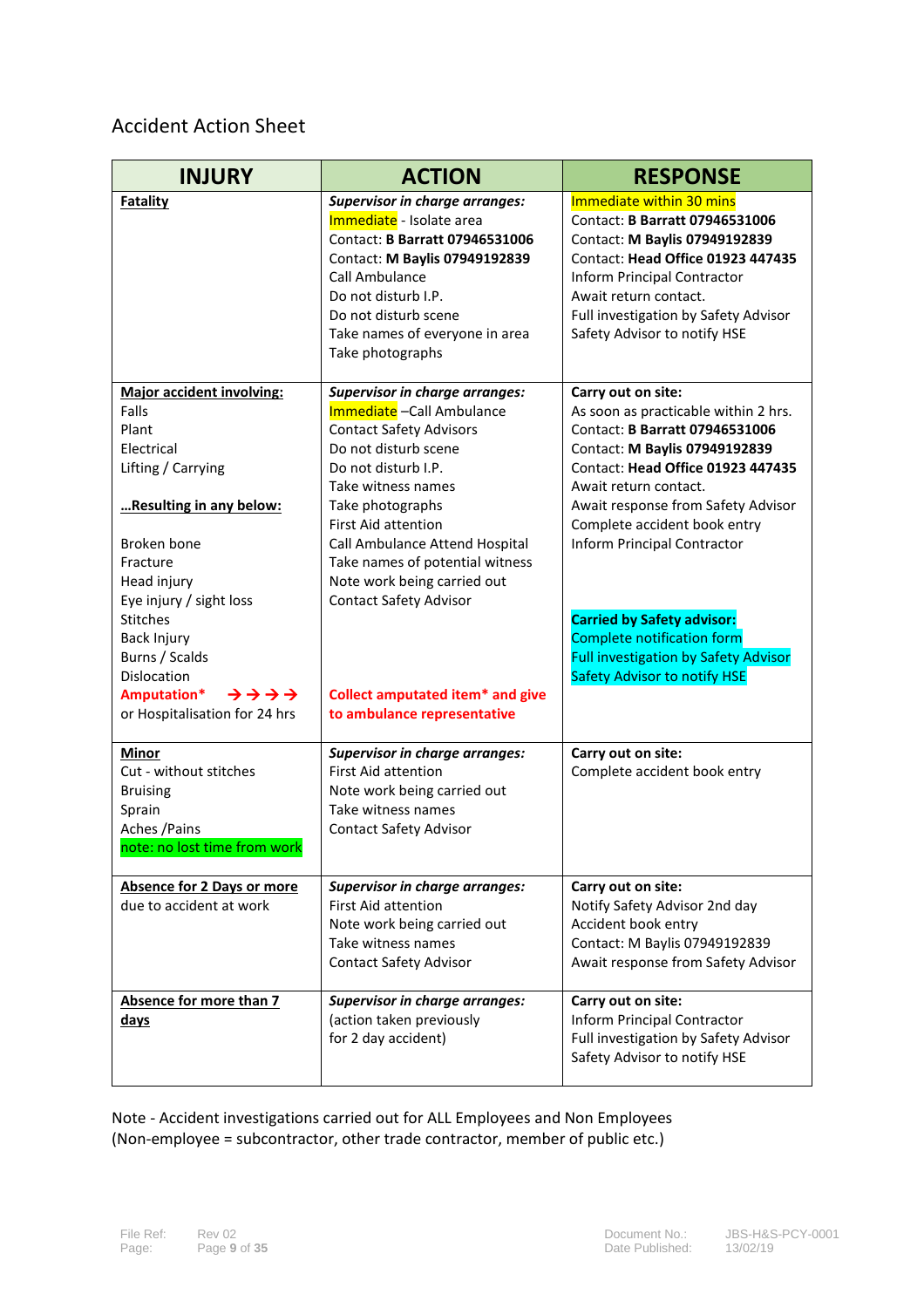## First Aid Facilities

- To comply with the Health & Safety (First-Aid) Regulations 1981 and new approved Code of Practice 1990, the relevant Project Manager will supply premises and sites with adequate first-aid equipment and facilities.
- The names of those persons trained in first aid will be displayed within each premises and on each site.

## Electricity-related Injuries

- In the event of any person suffering electric shock, it is important to:
	- o Turn off the power and or isolate the supply;
	- o Call the Appointed Person(s) (who take charge in case of injury/illness). Medical help must be called if the victim seems to be unconscious;
	- $\circ$  Not touch the victim, but try to move him / her out of contact with the live equipment using a non-conducting object such as a dry wooden broom handle (eg by moving the equipment). In so far as possible, the victim should not be moved.
- All electrical burns must be inspected by a qualified medical practitioner. Burns can be cooled with clean water and covered with a clean dry cloth or burn dressing.
- All electricity-related injuries must be reported to the Health and Safety Department in accordance with the procedure (JBS-H&S-PRC-0004) set out in this Policy's section on Reporting of Accident.

## Safe Systems of Work

- Safe Systems of Work are implemented at all work areas, these systems have been developed from both past experience by the company, our industry and each individual manager or supervisor in addition to recognised guidance notes, codes of practice, approved codes of practice etc.
- Where significant risks are identified a Method Statement in addition to the Risk Assessment will be developed, implemented and drawn to the attention of those affected. A task briefing summary sheet combining the key issues within both the Risk Assessment and Method Statement will be developed and used to brief all operatives, (new, experienced, long term operatives etc.) by their Supervisor prior to undertaking such work on site.
- The Safety Department should be consulted with regarding the content or amount of detail the specific method statement may require. Separate policy and procedures documents outlining the company's arrangements to specific health and safety issues are available from Head Office.

#### Risk Assessment

- To comply with the management of Health and Safety at Work Regulations 1999, a Risk Assessment must be developed to demonstrate what control measures are being used to reduce the risks associated with each work activity to the lowest level reasonably practicable.
- By comparing probability and severity for each work activity and each trade or profession the significant risks can be put into perspective from negligible to unacceptable risk, with lower and higher risks in between. An assessment is then developed showing the control measures, action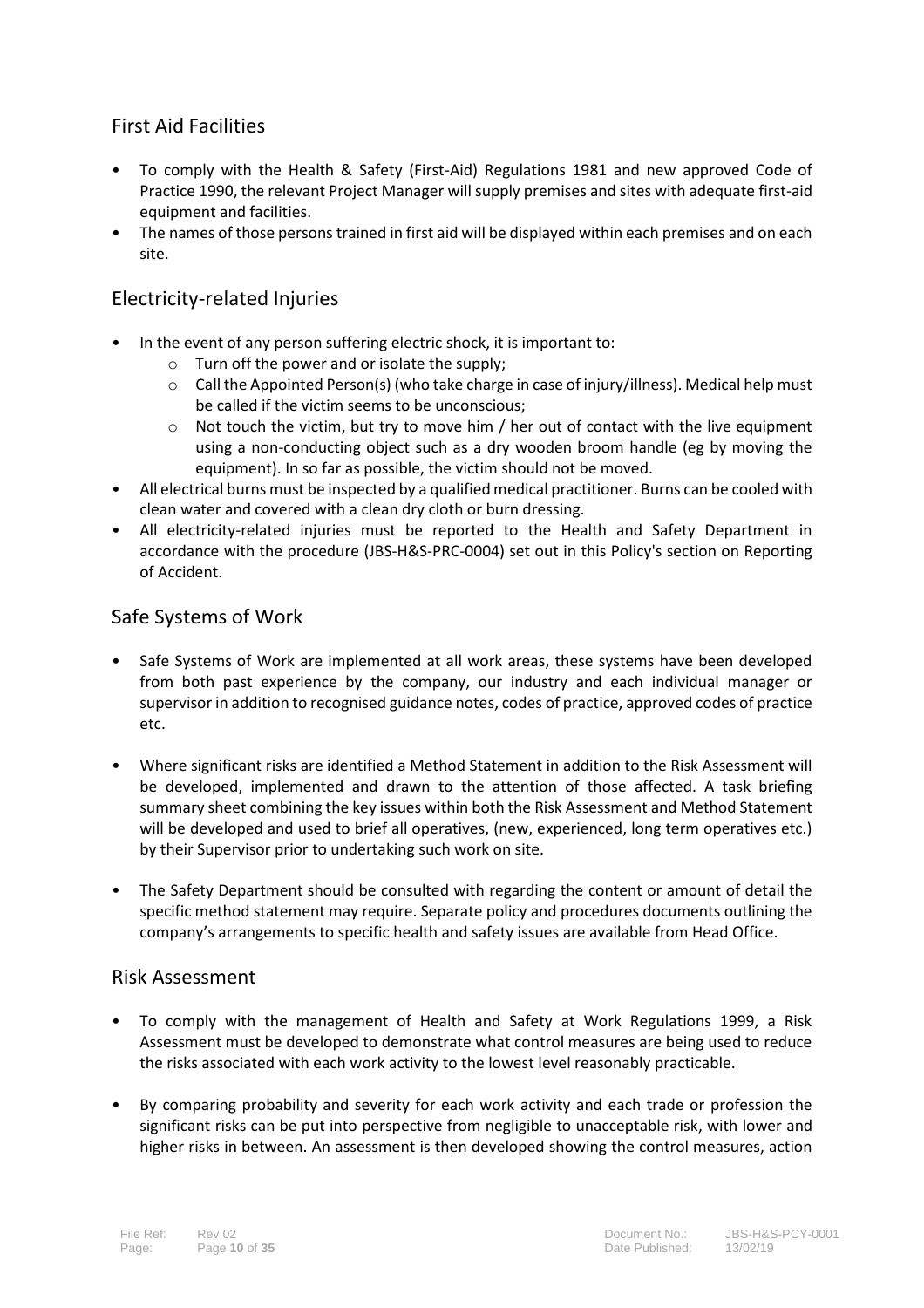plan and required personal protective equipment, which is drawn to the attention of those affected by the risk.

• The 'hierarchy of risk reduction' will be implemented under all circumstances, it is hoped that the initial risk reduction or elimination by design, reduction or isolation by specified construction methods/materials will have been considered and implemented by the Principal Designer and or Principal Contractor prior to the Companies involvement.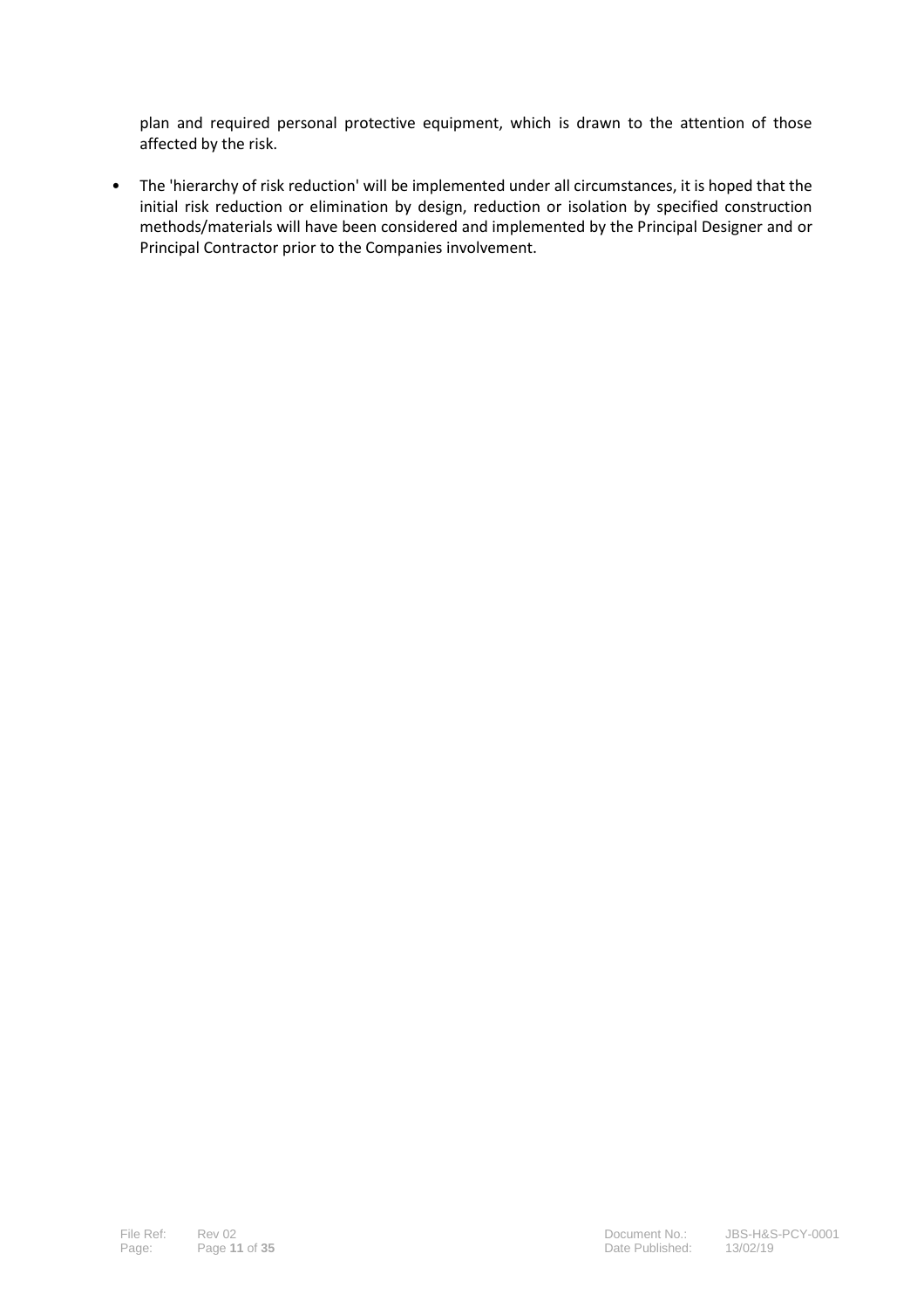## Arrangements for Managing Stress

This policy will apply to everyone in the company. Managers are responsible for implementation and the company is responsible for providing the necessary resources.

## Definition of Stress

• The Health and Safety Executive define stress as "the adverse reaction people have to excessive pressure or other types of demands placed on them". This makes an important distinction between pressure, which can be a positive state if managed correctly, and stress which can be detrimental to health

### Policy

- The company will identify all significant workplace stressors and conduct risk assessments to eliminate stress or control the risks from stress. All risk assessments will be regularly reviewed.
- The company will consult with Trade Union Safety Representatives where appointed on all proposed action relating to the prevention of workplace stress.
- Where significant stressors have been identified the company will provide training for all managers and supervisory staff in good management practices.
- The company will offer confidential counselling for staff affected by stress caused by either work or external factors.
- The company will provide adequate resources to enable managers to implement the company's agreed stress management strategy.

## Outsourcing – Occupational Health & Safety Specialist

- Where required provide specialist advice and awareness training on stress.
- Refer to workplace counsellors or specialist agencies as required.
- Support individuals who have been off sick with stress and advise them and their management on a planned return to work.
- Monitor and review the effectiveness of measures to reduce stress.
- Arrange for guidance to managers on the stress policy.
- Advise managers and individuals on training requirements.

## Responsibilities – Managers

- Conduct and implement recommendations of risks assessments within their jurisdiction.
- Ensure good communication between management and staff.
- Ensure workers are fully trained to discharge their duties.
- Monitor workloads to ensure that people are not overloaded.
- Monitor working hours and overtime to ensure that workers are not overworking. Monitor holidays to ensure that workers are taking their full entitlement.
- Attend training as requested in good management practice and health and safety.
- Ensure that it is understood that bullying and harassment is not tolerated within their jurisdiction.
- Be vigilant and offer additional support to a member of staff who is experiencing stress outside work e.g. special personal circumstances, family issues, relationship issues, bereavement or separation etc.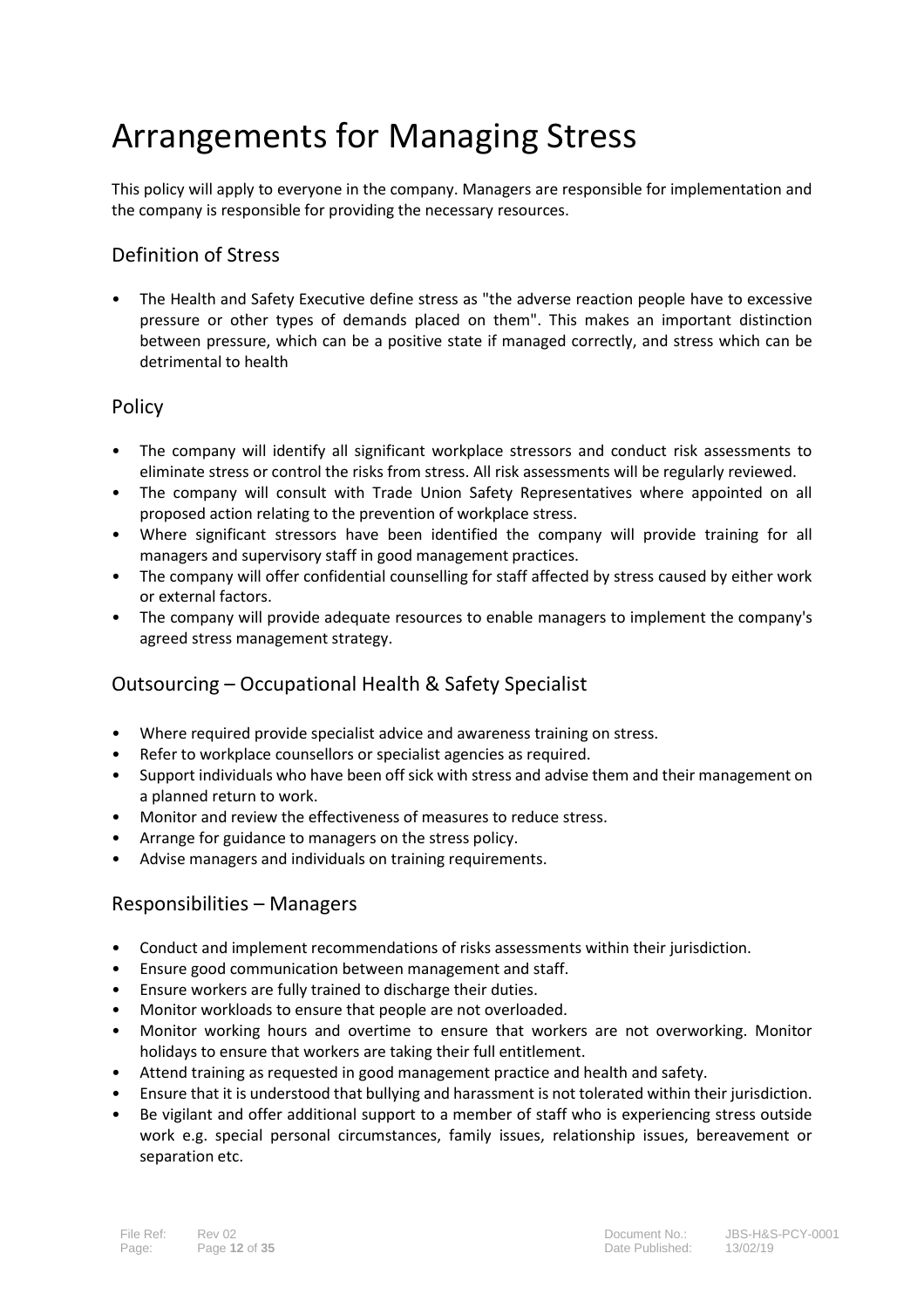• Help monitor the effectiveness of measures to address stress by collating sickness absence statistics.

### Workers

- Raise issues of concern with your line manager, company director or health and safety representative.
- Accept opportunities for counselling when recommended.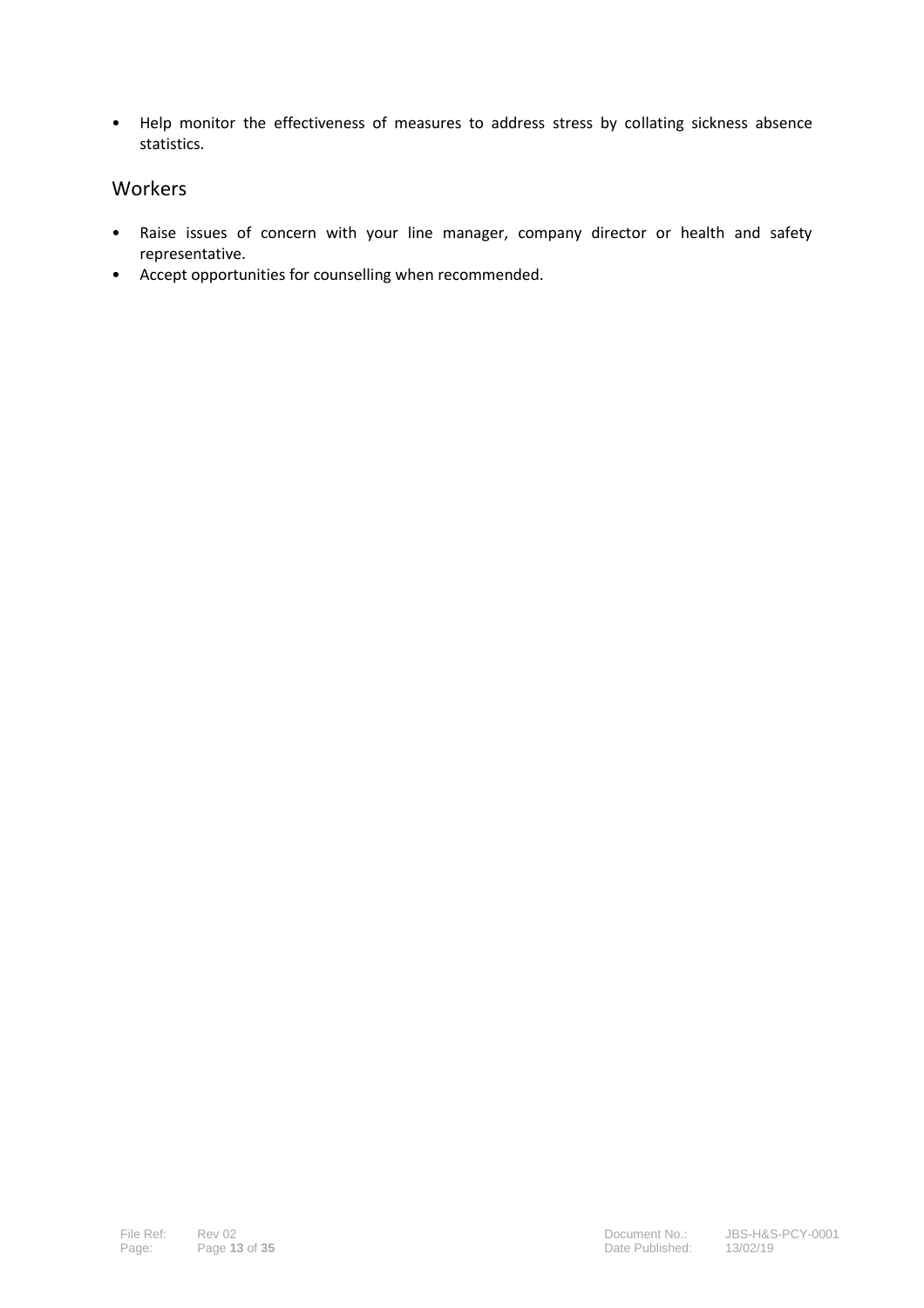# Alcohol & Drugs Policy

- The Company recognises that alcohol, drug and substance misuse can be a serious problem within work places, even if ingested innocently. Employees, anyone working for the company (for whatever reason) who drink alcohol, take unlawful drugs, or even some forms of legitimate medication, are more likely to work inefficiently, be absent from work, have work accidents and endanger colleagues.
- It is recognised that drug and alcohol abuse is an increasing social trend and has far reaching consequences, particularly in relation to construction sites and the operation of plant machinery.
- The Company has a duty to ensure the health, safety and welfare of all employees, contractors, clients, visitors and members of the public who may potentially be harmed by their work activities.
- **Working under the influence of alcohol, drugs or other substances at any time is an example of gross misconduct and is likely to lead to dismissal after an appropriate disciplinary investigation.**

## Alcohol & Drug Arrangements

- All employees must ensure that they are not working for the Company under the influence of drugs other than those prescribed by a doctor on the General Medical Council register, or under the influence of other substances.
- Employees on prescribed medication should not report for work or continue working if the effects of the medication could be detrimental to their own or other people's safety. They should discuss any doubts or potential problems of any medical intervention with their Supervisor / Manager.
- Employees have a responsibility for any medication they may take prior to starting/returning to work that day, even if it is legitimately obtained without prescription, an alternative substance such as a herbal remedy, through treatment such as from a dentist, or travel injections/inoculations. They should also advise any medical practitioner or pharmacist recommending medication the exact nature of their work and ask them to prescribe accordingly.
- Employees must ensure whilst working for the Company or operating any plant/plant vehicles on behalf of the Company at any location that the level of alcohol in their breath is no greater than:
	- o 35 micrograms of alcohol in 100 millilitres of breath, or
		- o 80 milligrams of alcohol in 100 millilitres of blood, or
		- o 107 milligrams of alcohol in 100 millilitres of urine.
- The above are the current legal limits for driving on public roads.
- In addition no employee may consume any alcohol whilst at work, even if the level ingested is below the limits mentioned above. 'At work' means any time spent on Company offices, yards, workshop premises and site and includes meal and rest breaks and also working for or representing the Company at any other location.
- Employees indicating to management that they have a drugs/alcohol related problem/dependence will be assured confidentiality and offered all reasonable help, guidance and advice. **However working under the influence of any of these substances is an example of gross misconduct and is likely to lead to dismissal.**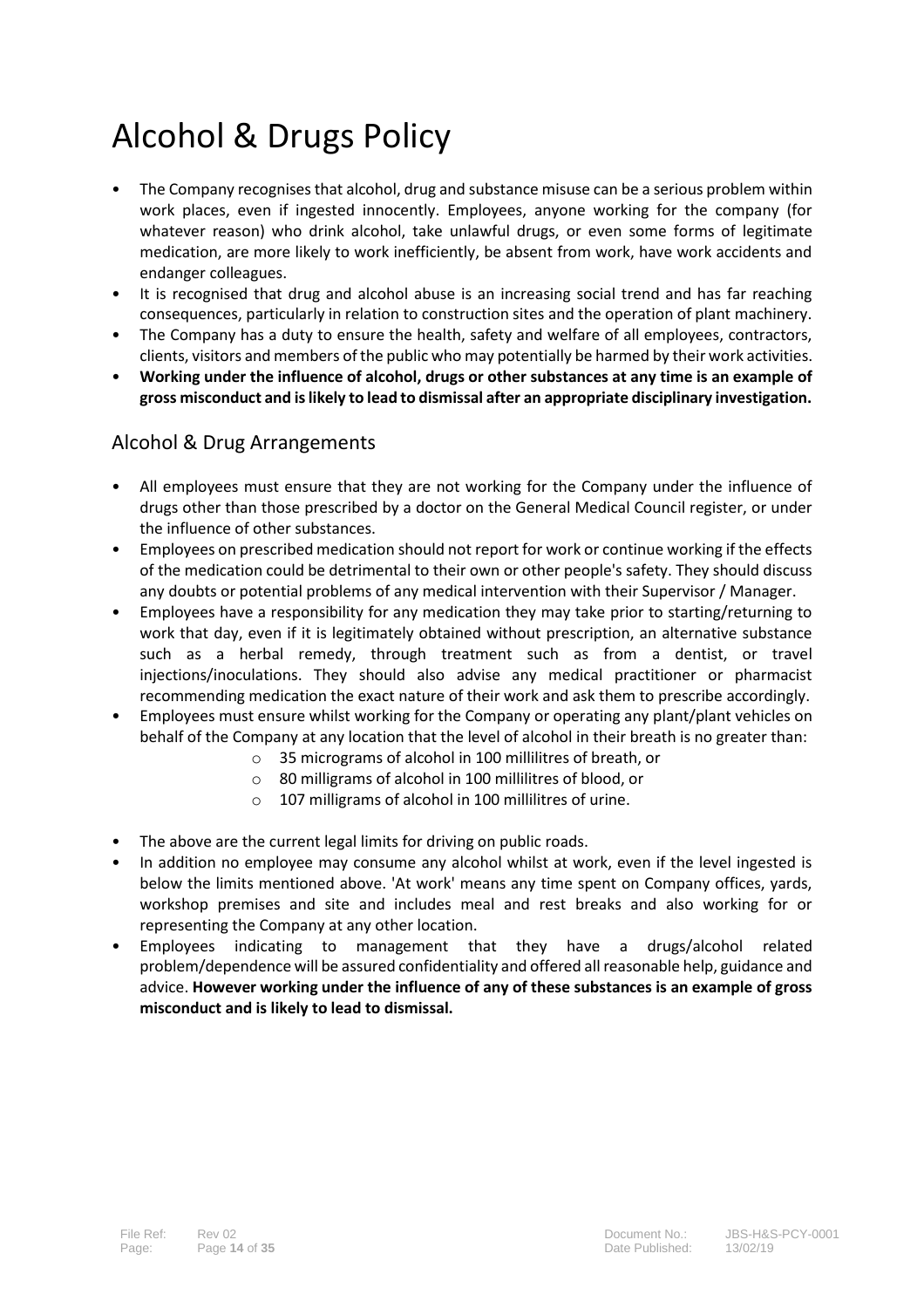## Work at Height

To comply with the Work at Height Regulations 2005 the company will:

- Only work from heights when the works cannot be done from ground or floor
- Use a hierarchy of risk management use work platforms before ladders, guardrails before nets or harnesses etc.
- For repetitive works requiring two handed operations 'podium steps' and single width mobile towers are most suitable
- For low level non repetitive works of short duration, ladders which are properly secured are often most suitable as a last resort
- In all cases equipment used for working at height will be inspected prior to use, erected and maintained by a suitably experienced and competent operative. All platform towers will have the manufacturers / hirers information / erection information available

## Working at Height for Long Duration

- When working at heights, Employees must take all necessary precautions to avoid the risk of falling.
- When working at a height, protection from falls shall be provided by way of proprietary scaffolding, mobile towers, work platforms etc. with suitable and sufficient edge protection.
- Where no protection can be provided, a separate risk assessment shall be carried out and adequate safety measures implemented before any work commences.
- In addition, when working at heights, precautions must be taken to avoid risks to the health and safety of persons below. Equipment must be secured where appropriate and an Exclusion Zone in place.

## Control of Vibration at Work

- The hierarchy of risk reduction places greater emphasis on the Employer, Principal Contractor and/or Designer to minimise risks of exposure to HAVS using the recognised 'risk reduction hierarchy' by eliminating potential hazards at source. Design Risk Assessments of the process are required to reduce recognised significant hazards to the lowest level reasonably practicable.
- However the policy of this company to be realistic and prudent in the process of minimizing the operative's exposure of HAVS (hand arm vibration syndrome) or VWF (vibration white finger) the following primary measures will be taken:
	- Wherever possible non hand held tools will be utilized factory install / preparation
	- Where reasonably practicable low vibration hand tools will be utilised.
	- Explanation to all operatives by safety advisor of HAVS & VWF issues and the importance of trigger times and record keeping.
	- Suitable well maintained equipment with sharp effective drills / blades to maximise efficiency and minimise exposure.
	- As necessary regular rotation of workforce undertaking hand held operations, a regular gang will be detailed to rotate between exposure operations and nonexposure operations.
	- Use correct PPE.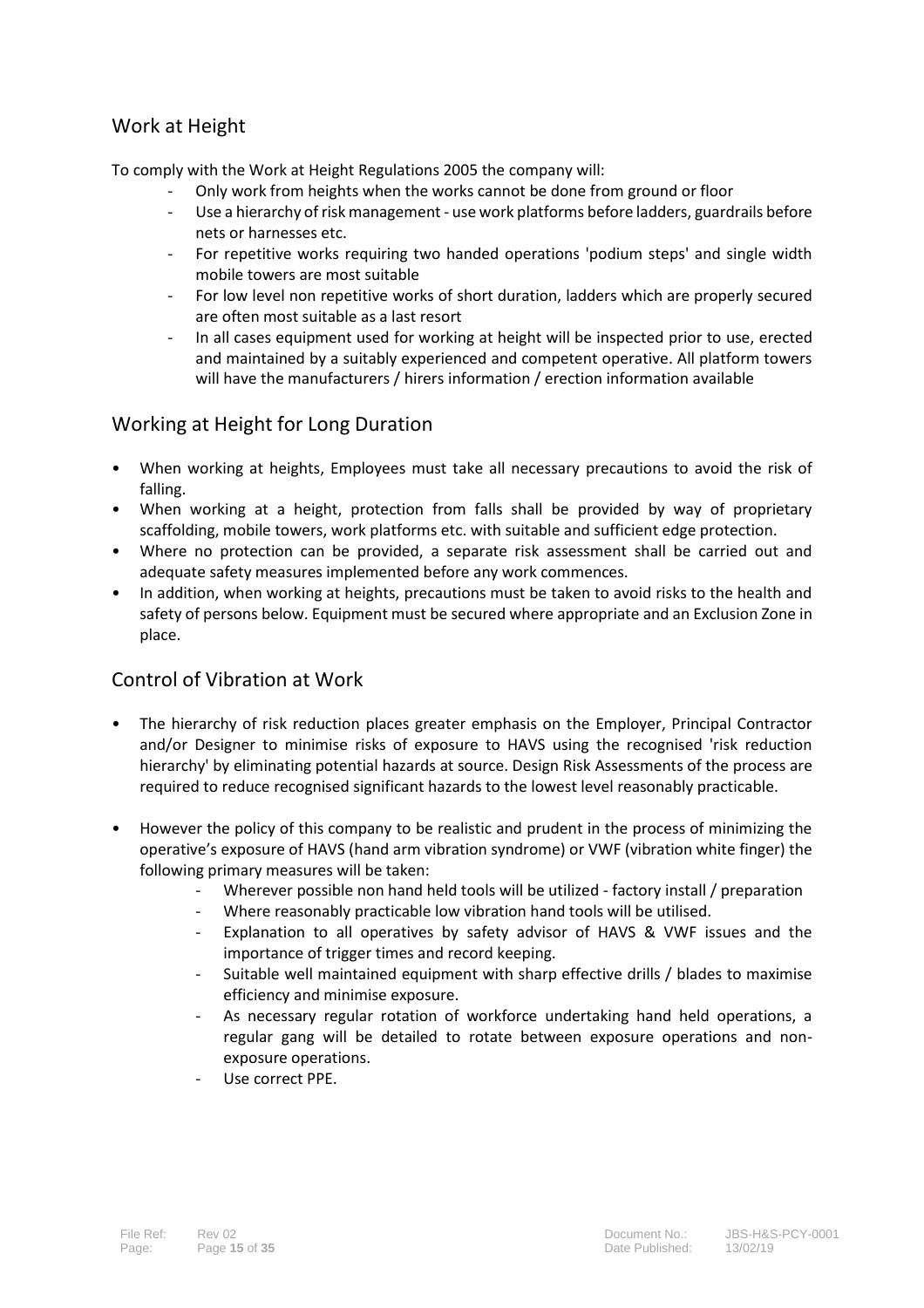## Manual Handling Operations

- Manual handling operations include any task which involves lifting, moving and supporting loads through physical effort (e.g. moving equipment, and materials, tool boxes etc.).
- As far as reasonably practicable, manual handling operations of excessively heavy and repetitious operations shall be avoided, e.g. by eliminating or redesigning the task or by using handling equipment (e.g. a trolley or castors).
- Where a manual handling operation has to be carried out, it ought to be assessed and risks of injury identified. All reasonably practicable safety measures must be taken, including informing the relevant Employee of the weight of the load to be carried; altering or splitting of the load; providing and using mechanical aid equipment; and changing the task or design. No Employee should be asked or attempt to lift a load that is too heavy.
- Any Employee who carries out a manual handling operation is required to:
	- Check that the area through which and to which the load is carried is clear and tidy
	- Wear suitable industrial footwear (it may be necessary to use disposable over shoes to protect the premises, carpet etc.) which have a good grip and protective toecaps; not wear loose clothing; wear gloves (when necessary); and use all other supplied and necessary protective and handling equipment
	- Stand close to the load and plant feet firmly with legs approximately 30 centimetres apart
	- Squat with bent knees, keeping his / her back straight and chin tucked in
	- Grip the load firmly and stand up slowly with the load kept near the body the load should not be lifted above chest height
	- Use smooth movement; avoid jerking, twisting, jumping etc.
	- Lower the load slowly by bending the knees and letting the legs take the strain
	- Notify your Supervisor and take extra care if suffering from a back problem
	- Always ask for help if necessary.

## COSHH – Control of Substances Hazardous to Health

- Individual COSHH assessments have been developed for each hazardous materials based upon the hazard data sheet available and the circumstances of use.
- To comply with the Control of Substances Hazardous to Health Regulation 2002 assessments must be developed where employees are exposed to harmful substances, materials, dusts, fumes etc.
- All efforts are made by the company to reduce exposure to the lowest level reasonably practicable by all other means other than the use of PPE.
- A compendium of assessments for those materials regularly used is maintained on site / company premises. All employees are made aware of the assessment requirements before use of the substance. Any PPE required to protect the user is provided.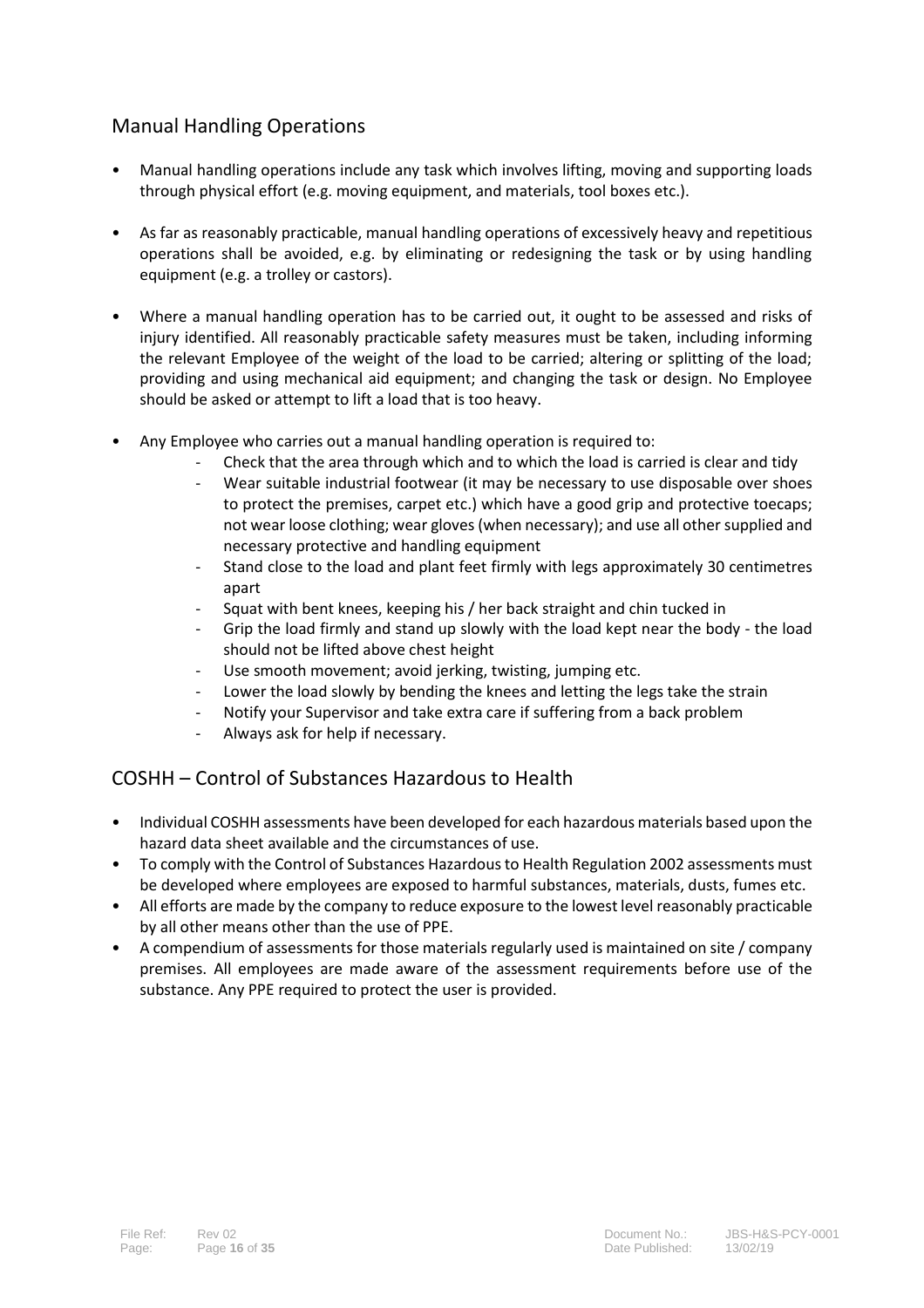## Work Arrangements & Working Areas

## General Precautions

- Buildings where work may be carried out will generally be of sound construction with safe means of access and egress. Working areas within such premises must be established to ensure adequate access and egress, adequate working space, light and ventilation for reasonable comfort and safety with particular regard to any occupier or visitor who may come close or enter any work area.
- Noise levels should be as low as the work permits and within safe limits.
- Any hazardous area shall have suitable signage and be subject to suitable safety measures and access arrangements. Appropriate protective equipment / clothing shall be provided for dealing with any particular danger or risk at the relevant area, and must be used / worn.
- Corridors and staircases must provide safe emergency escape routes and access at all times. (If this cannot be achieved the premises should be restricted to works personnel only). They must not be used as storage or work areas.
- Employees must ensure that all floors are kept dry and free of misplaced work equipment, trailing cables, litter etc. and are reminded wet floors may be slippery. In addition. If an
- Employee detects any subsequent damage to any surfaces (e.g. carpet, wall decorations etc.) they must report this to the works supervisor.
- Access for high-level works (works which cannot be undertaken from the floor surface) should be made using adequate equipment which shall be available (e.g. a step ladder, ladder, and temporary scaffolding etc. and **not** a stool, chair or any other makeshift equipment).
- Manual handling instructions must be followed when carrying any load.

## Work Areas and Premises

- Corridors and staircases are needed to provide safe emergency escape routes and access. They must not be used as work or storage areas (unless work this is the work area being worked on). Even if this is the work area then any material or equipment which is combustible; could add to the risk of fire; could assist the occurrence or spread of fire; or could obstruct access / egress must not be stored in corridors or staircases.
- It is important to give way to persons coming down stairs (as they are less able to see where to place their feet).
- Employees are required to keep their workplace clean and tidy. Waste should be disposed of regularly, in suitable receptacles. Sharp objects (e.g. broken glass) should be wrapped and segregated before disposal.
- An Employee who discovers any property prior to any work commencement in that area must report it immediately works supervisor.
- Employees are required to take all practicable steps to ensure that the health and safety of Occupiers and visitors are not be endangered. Where this cannot be achieved the Occupiers and visitors must be restricted from any work area or operation (including taking materials and removing materials from any work place).
- Employees should remove any defective work equipment etc. from the premises.
- Employees are advised not to take into work areas / premises excess valuables (money, credit & debit cards, jewellery or other valuables).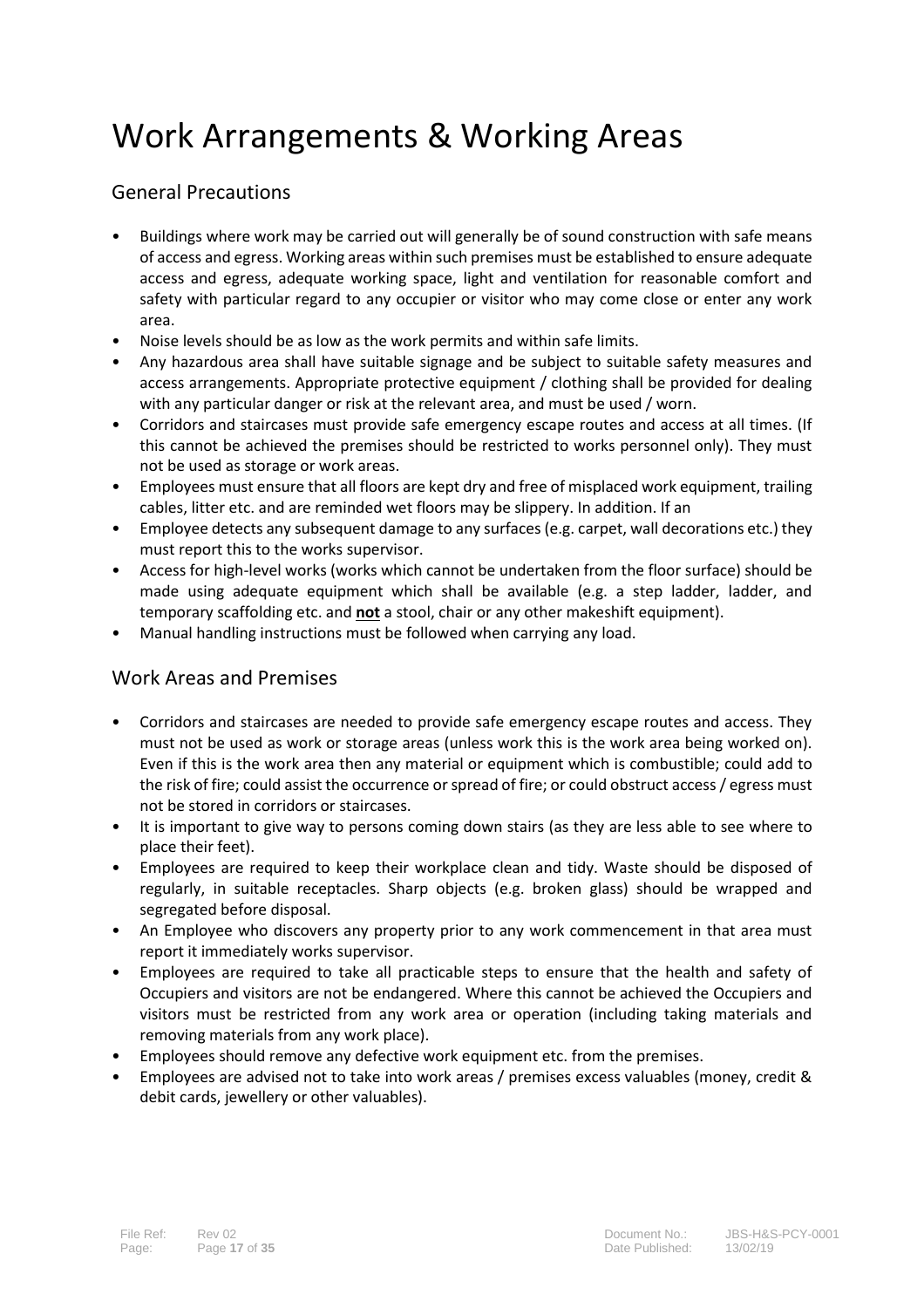## Health, Safety & Welfare Arrangements

The company is committed to providing welfare in compliance with the Construction Design Management Regulations 2015, and the Workplace (Health, Safety & Welfare) Regulations 1992 the following will be provided and maintained as a minimum:

- o Adequate Toilet facilities.
- o Adequate Washing facilities with hot and cold running water
- o A place to prepare and eat food.
- o A place to store and dry clothing

The facilities described below will generally be provided by the organisation in overall control of the site / workplace, (i.e. Principal Contractor for each construction site and the employer for head offices). However it is the responsibility of our company to ensure that this provision is met or make provision to meet the requirements ourselves.

#### Toilets/Sanitary Conveniences:

• The company will ensure that suitable and sufficient sanitary conveniences are provided at readily accessible places. The rooms containing the sanitary conveniences will be adequately ventilated and lit and be kept in a clean and orderly condition. Separate rooms containing toilets will be provided for men and women.

#### Washing Facilities:

- The company will ensure that suitable and sufficient washing facilities (including showers where required i.e. high risk activities, contaminated ground etc.) will be provided at readily accessible places.
- Such washing facilities will be sited in the immediate vicinity of every sanitary convenience and changing room, and will include a supply of clean hot and cold running water, soap or other suitable means of cleaning as well as drying facilities (towels, paper dispenser or hot air dryer).
- The rooms containing the washing facilities will be well lit and ventilated and will be kept in a clean and orderly state.

#### Drinking Water:

- The company will ensure that an adequate supply of wholesome drinking water will be provided for all persons at work in the workplace.
- Such drinking water will be readily accessible at suitable places and be conspicuously marked by an appropriate sign where necessary for reasons of health and safety.
- Additionally, suitable and sufficient cups or other drinking vessels will be provided unless the supply of drinking water is in a jet from which persons can drink easily.

#### Accommodation for Drying Rooms & Storage:

- The company will ensure that suitable and sufficient accommodation will be provided in a suitable location for the storage of clothing of any person at work which is not worn during working hours. This will involve the provision within the accommodation facilities for the drying of wet clothing.
- Separate changing facilities for males and females will be provided as required.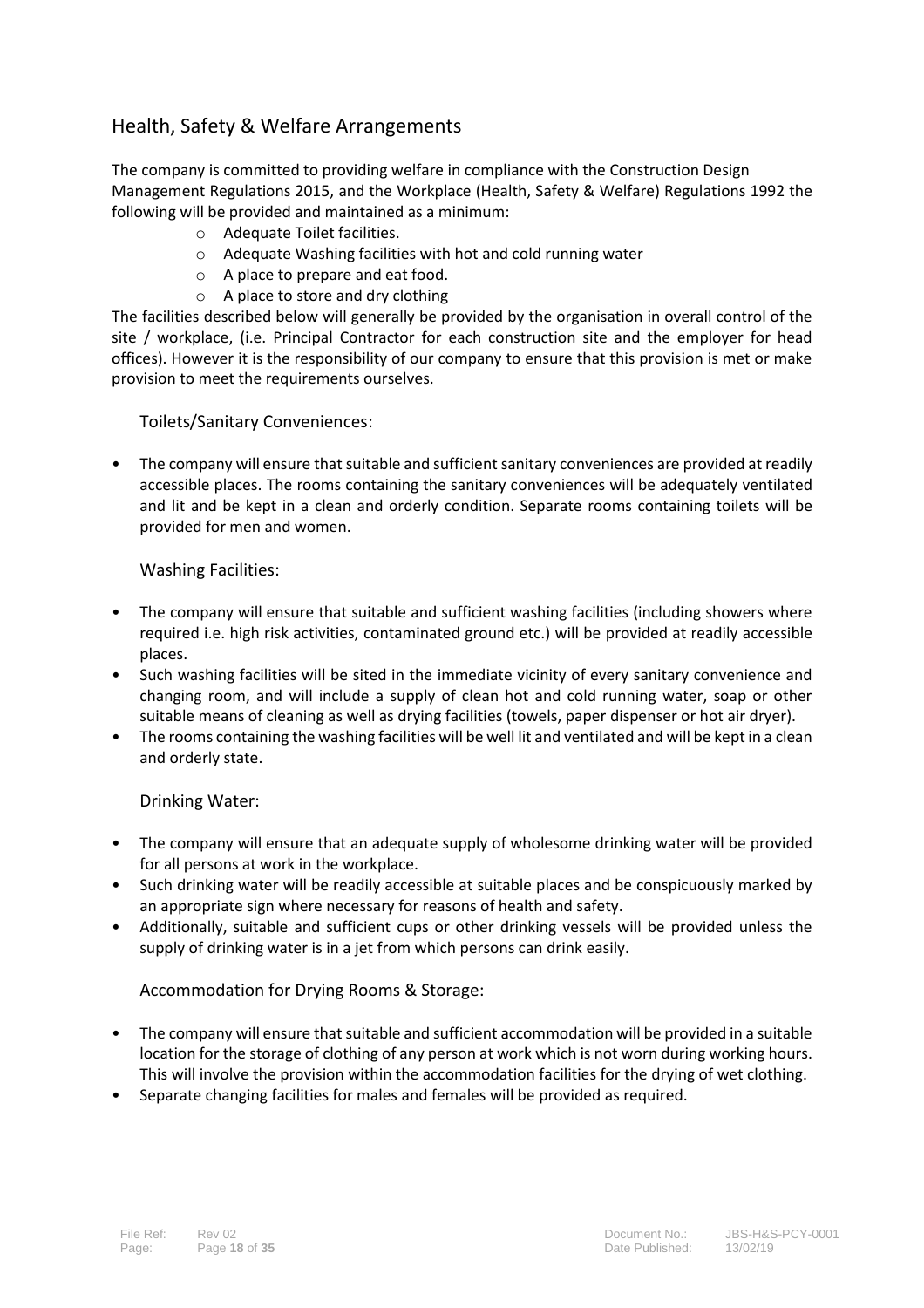Facilities for Rest, and to Eat Meals:

- The company will ensure that suitable and sufficient rest facilities, in the form of rest rooms or rest areas, are provided at readily accessible places.
- These rest facilities will include suitable facilities to prepare and eat meals where food eaten in the workplace would otherwise be likely to become contaminated.
- Rest rooms and/or areas will include arrangements to protect non-smokers from discomfort caused by tobacco smoke or vaping.

#### Lighting:

- It is important that Employees have adequate lighting suitable for the activity which they carry out, this will generally be generated by the existing lighting within the premises.
- However, the Employer shall endeavour to supply additional lighting if the existing lighting is inadequate, defective and not working, in accordance with the following average and minimum levels (given consecutively in lux):
	- o General work areas where work requires limited perception of detail (100 and 500 lux)
	- $\circ$  In corridor and other places where there is movement of people (20 and 50 lux).
- It will not be practicable to establish 'automatic emergency lighting' (powered by an independent source) as with any fixed establishment or premises. In general works will be carried out during normal daylight hours minimizing the consequences of loss of electrical lighting.
- In the event of sudden power failure (during possible out of hours work or winters early evening) where safety would be affected by diminishing light all works will cease, battery operated torches will be available with the works vehicle and every effort will be made to rectify any local electrical problem within our control.

#### Noise:

- Wherever there is a noisy work environment (e.g. an Employee needs to shout to communicate with a person about 2 meters away), the health and safety advisor should be informed and shall arrange an assessment of noise levels.
- A record of any assessment shall be kept until a new assessment is made.
- If noise or sound pressure exceeds the level prescribed by law (85dB(A)), steps shall be taken to reduce the noise / sound pressure to the lowest level reasonably practicable. Where noise level is between 80dB(A) and 85dB(A), Employees shall be supplied with ear protection (e.g. ear defenders or ear plugs) which they are required to wear and with information about the risks involved, where noise level exceeds 85dB(A)
- Employees shall be supplied with ear protection which they must wear whenever they are in any area of such high level of noise ("a hearing protection zone") and with information about the risks involved.
- Where necessary and so far as this is reasonably practicable, hearing protection zones shall be marked with appropriate notices.
- Ear protectors must be maintained and stored properly and in accordance with any relevant instructions (e.g. manufacturer's maintenance schedule).
- Works where levels exceeding 80dB(A) affect any Occupiers and visitors must be notified to the Safety Advisor, alternative working arrangements will then be explored, alternative working methods, acoustic screens and other measures may need to be taken.
- Noise is also substantially reduced by exposure duration and distance every effort will be taken to minimize noise at the source however it may be necessary to restrict access to Occupiers and visitors whom are likely to be affected by such noise levels.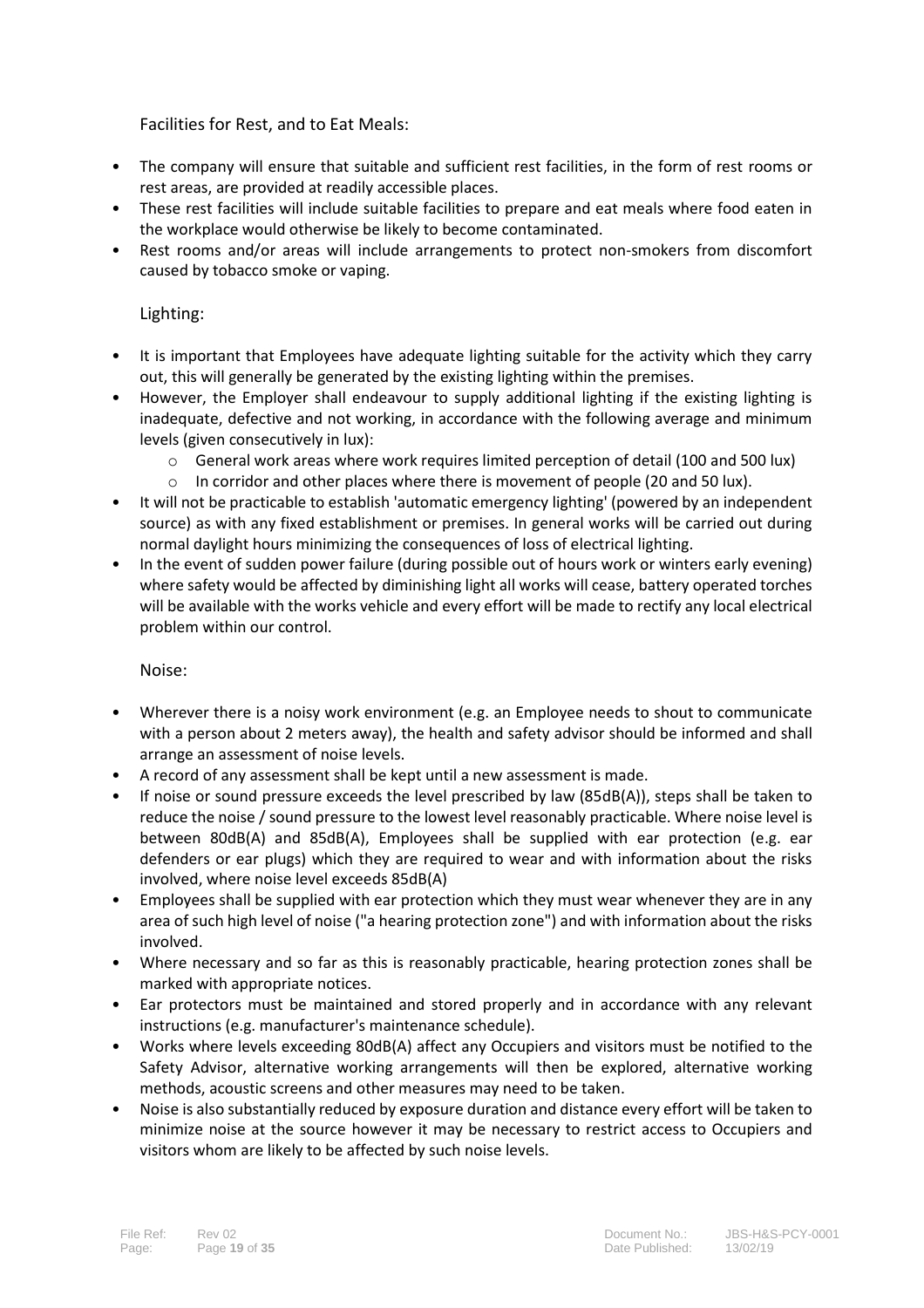#### Lone and After Hours Working

- As far as reasonably practicable, the Employer shall endeavour to arrange, and Employees shall endeavour to ensure, that lone / after hours working shall be carried out only if:
	- $\circ$  A second person is present in the building and within earshot;
	- $\circ$  A telephone (allowing external and internal connection) is available to the person working alone or after normal hours;
	- o An appropriate and adequate safety procedure is established (e.g. a telephone reporting system /regular contact arranged with supervisor)

#### Occupiers & Visitors

- Employees shall not encourage / allow occupiers and visitors to enter into any restricted work area or assist in the works being undertaken, except with the prior written authorisation of the Director. Where such authorisation is given, responsibility for the visitor shall rest with the works Supervisor. Such occupiers and visitors shall be given safety information, instruction and training, protective clothing or safety equipment as may be necessary and appropriate.
- As far as reasonably practicable, a visitor with impaired mobility shall be accompanied by the works supervisor at all times and his/her location shall remain known to that person throughout the visit.
- Wherever reasonably practicable, the visitor shall not be taken above or below ground floor level. For the purpose of this Policy, a person has impaired mobility if s/he cannot, without the assistance of someone else, use stairs to leave a building.
- Every precaution must be taken to ensure that Occupiers and visitors do not enter hazardous areas.

#### Young Persons (those under the age of 18)

- Works supervisor should not allow Occupiers and visitors to bring children into any restricted work area, except with the prior written authorisation of the Director (which shall be in his / her absolute discretion).
- Any Occupier and/or visitor who is authorised to bring a child to into restricted work areas must be closely supervised at all times.
- Children & young persons must be protected from their own inquisitiveness, immaturity, inexperience and unpredictability and as such precautions must be taken towards:
	- $\circ$  Storage, use and availability and accessibility of tools (power tools, sharp bladed tools, hammers etc.)
	- o Storage, use and availability and accessibility of chemicals (cleaning agents, solvents, white spirits paints, glues, etc.)
	- o Storage, use and availability and accessibility of materials that physically harm (sharps broken ceramics, glass, sheet metal; hots - hot liquids, soldered metals; ingested (eaten) - powders (cements, fillers, mastics, liquids)
- The items listed above are not exhaustive and children and young persons may be injured in many other ways by doing what would not normally be considered likely by an adult.
- Therefore in addition to general restriction of any child or young person to any work place such materials, tools, article and substances must be kept securely away from unauthorized access for example:
	- o Tool boxes closed at all times;
	- o Tools returned to tool box when not being used;
	- $\circ$  Knives ('Stanley' type knives) will be of the retractable blade type and the blade will be retracted when not in use.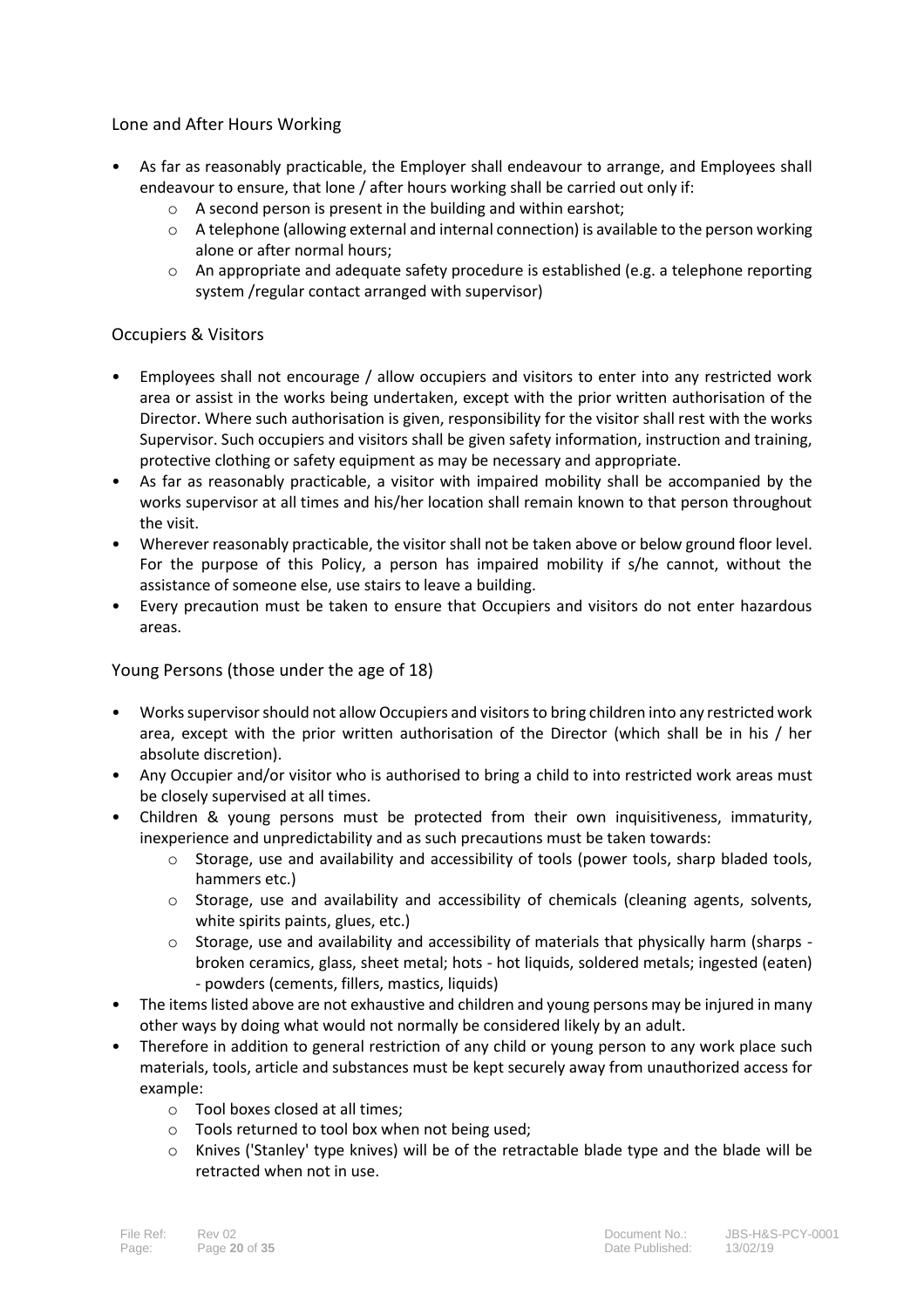o Keep excess materials safely stored within works vehicle, only remove and use sufficient materials, substance etc. that is needed for the work activity in hand and that can be closely supervised / monitored

#### Construction Design & Management

- To comply with the requirements of the Construction Design and Management Regulations 2015, the company will arrange for following:
	- $\circ$  Obtain formal notification of the nominated parties Client, Designers and Principal Contractor.
	- $\circ$  Answer any pre-qualification questionnaires to demonstrate the competence of the company
	- $\circ$  At design stage identify all significant risks by way of comments on Design Risk Assessments and offer Best Practices solutions to the nominated parties.
	- $\circ$  Obtain a copy of the pre-construction Information and the Principal Contractors Health Safety
	- o Plan and when required develop our construction phase safety plan response in answer to their requirements.
	- o Develop a Hazard Management Structure, which identifies all the key responsible positions on site and their specific duties regarding health and safety, also the line communication.
	- o Where required we will provide any necessary safety information, maintenance requirements and safe practices to the CDM Coordinator for inclusion in the Safety File.
- It is not the company's intention to subcontract the works, however when specialist subcontractors are required (mobile cranes hire, tarmac placement etc.) then experienced specialists will be considered, our pre-qualification assessment questionnaire will be utilised.

#### Specialist Trade Contractors

• All subcontractors will be given a copy of this Safety Statement, and it shall become an integral part of their subcontract. They are bound by the provisions contained within it, especially the safety rules, and they shall abide by it and make it known to all their employees working on our contracts.

#### Special Hazards

- There are a number of special hazards which have potentially, serious consequences and which are found in the Company's operations.
- The Safety Advisor is to be advised **immediately** whenever any of the following occur:
	- o Fire
	- o Explosion
	- o Collapse or failure of scaffolding
	- o Collapse or overturning or mechanical failure of any part of a lifting appliance, or any unintentional contact with overhead or buried services
- The Safety Advisor will notify the necessary authorities as required, and will give instructions on the procedure for handling the situation.
- The Safety Advisor will be advised by Site Managers and Supervisors as soon as they become aware of the following potential hazards:
	- o Any excavation where the sides may collapse causing injury
	- o Any ground contamination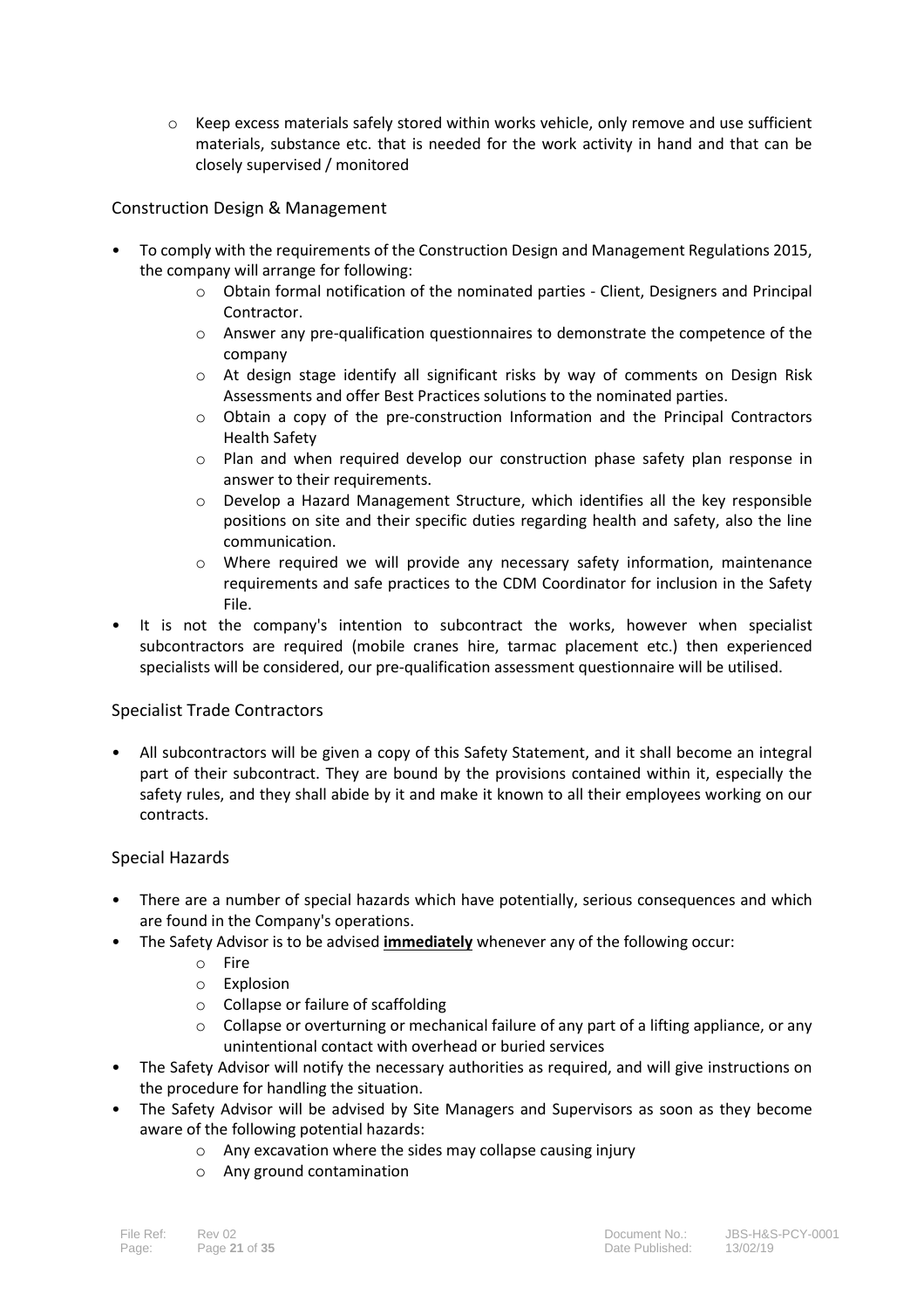- o On-site storage of more than 5 cylinders of LPG (propane or butane)
- o The use of formwork & falsework systems
- $\circ$  Any demolition work requiring the use of specialist subcontractors
- o Any presence of Asbestos
- The Safety Adviser will require prior to commencement, the production of written method statements where appropriate, and will advise the Site Manager on a safe method of work.

#### Buried Services

• Buried Services should be anticipated on every site and site staff must obtain service drawings where available and make specific inquiries and investigation with a cable detector where they are unavailable. The position of buried services must be clearly marked on site and treated as live. Power tools and machinery must not be used knowingly within 0.5m of a buried cable however hand digging with spades only is permitted. If in doubt, seek the advice of the Electricity Supply Company or relevant service supplier.

#### Excavations

- A permit to dig must be completed by the works supervisor and the areas assessed for Buried
- Services. All excavations where there is the risk of collapse and likely to cause injury must have adequate earthwork support by way of trench sheets, trench boxes or similar support system where appropriate the excavation may be self-supported by design or batter. Adequate fall protection and safety signage will be erected to prevent persons falling into the excavation. A secured ladder or other suitable access will be established and maintained. A detailed method statement will be prepared for Excavation works.

#### Asbestos

- Although the company does not work with Asbestos Containing Materials (ACM), suspicious materials may be inadvertently exposed or discovered. The Client as part of the Pre Construction Information Process must carry out a Demolition Asbestos Survey to identify all possible ACM's. If, however, suspicious materials are discovered the following procedure must be implemented:
	- o On discovery, do not disturb
	- o Report suspicious material to works supervisor
	- o Works supervisor to report to Client and Safety Department
- The Safety Advisor will in consultation with the Client arrange for/to:
	- $\circ$  Neutralise the risk by dampening down the exposed area with water or PVA solution
	- o Detailed analysis of material by specialist licensed analyst
	- $\circ$  Arrange for detailed method statement and removal by specialist licensed contractor (dependant or analyst's report)

#### LPG (& Similar) Storage

- All pressurized gas cylinders are inspected upon delivery and before each use.
- All cylinders must be stored when not in use in a segregated area within a secured cage which is well ventilated and in excess of 1m from nearest building.
- 'No Smoking' and 'Gas-specific' safety signage to be erected and maintained.
- Foam type fire extinguishers must be maintained nearby the storage area.
- A Hot Works Permit must be completed by the works supervisor for works involving LPG gas bottles. A detailed method statement will be prepared for Hot Works using LPG Gases.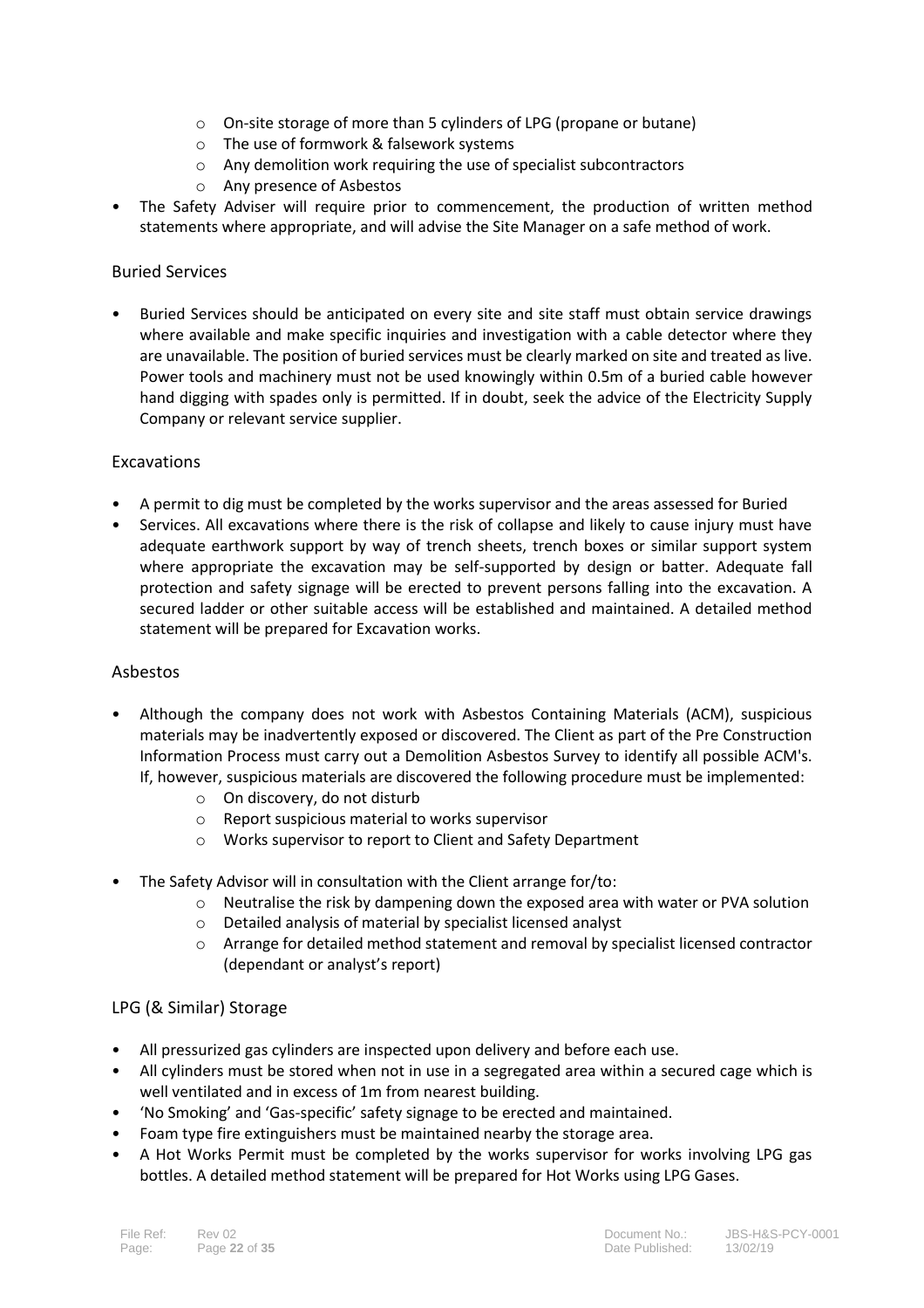## Work Equipment

## General Precautions

- Work equipment includes any machinery, appliance, apparatus or tool which issued by an
- Employee at work (e.g. ladder, hammer, lifting equipment, motor vehicle etc.). It may include equipment not in the Employer's ownership (e.g. equipment which is owned privately by an
- Employee).
- The use of any equipment which is not owned by the Employer must be authorised in advance by the works supervisor.
- Incorrect and / or careless use of equipment can result in personal injury to any person and damage to property or equipment.
- All equipment must be used with due care, for its intended purpose and in its intended conditions only. Equipment must be used in accordance with its instructions for use and any applicable directions and training.
- Where necessary, Employees shall receive information, instructions and training before they begin to use any equipment (and thereafter, if necessary). This shall include information etc. about potential hazards; safe conditions and methods of use; use of protective equipment; possible emergencies and emergency action.
- Only trained and authorised Employees may use hazardous equipment. Use of hazardous equipment by unauthorised Employees may result in disciplinary action.
- All equipment must be maintained in a safe and efficient condition and good repair.
- Storage and maintenance must be suitable for the specific equipment. Where necessary, equipment shall be inspected to ensure that it is safe for use without risk of injury or damage and appropriate records shall be kept up to date.
- Employees are required to report any fault / defect which they notice in any work equipment or safety device attached to it or any personal protective equipment to the works supervisor, immediately on discovering the said fault / defect. Equipment must not be used until defects / faults have been rectified.
- Where necessary, safety devices shall be attached to equipment (e.g. protective devices, markings or warnings). Equipment must be operated with or in accordance with any safety devices attached to it. Safety devices must not be removed, circumvented or otherwise tampered with.
- An Employee who removes, circumvents or otherwise tampers with a safety device may be subject to disciplinary action (including, where appropriate, dismissal).
- Where appropriate, Employees shall be provided with personal protective equipment.
- Employees must use such equipment at all times when operating, working or being in the vicinity of the relevant equipment.
- When buying new work equipment or disposing of old equipment, relevant legal requirements and product safety regulations shall be followed. For example, all new equipment must carry the
- CE mark or appropriate international 'kite mark'.

## Ladders & Other Access Equipment

- Ladders and other access equipment must be inspected regularly, including before and after use.
- If any defect is found, remedial action must be taken immediately and the ladder / access equipment must not be used until such remedial action has been completed.
- Wooden ladders / access equipment must not be painted. They must be checked for rot, decay, mechanical damage, splintering and wear and tear of the stiles, head and foot of the stiles and rungs.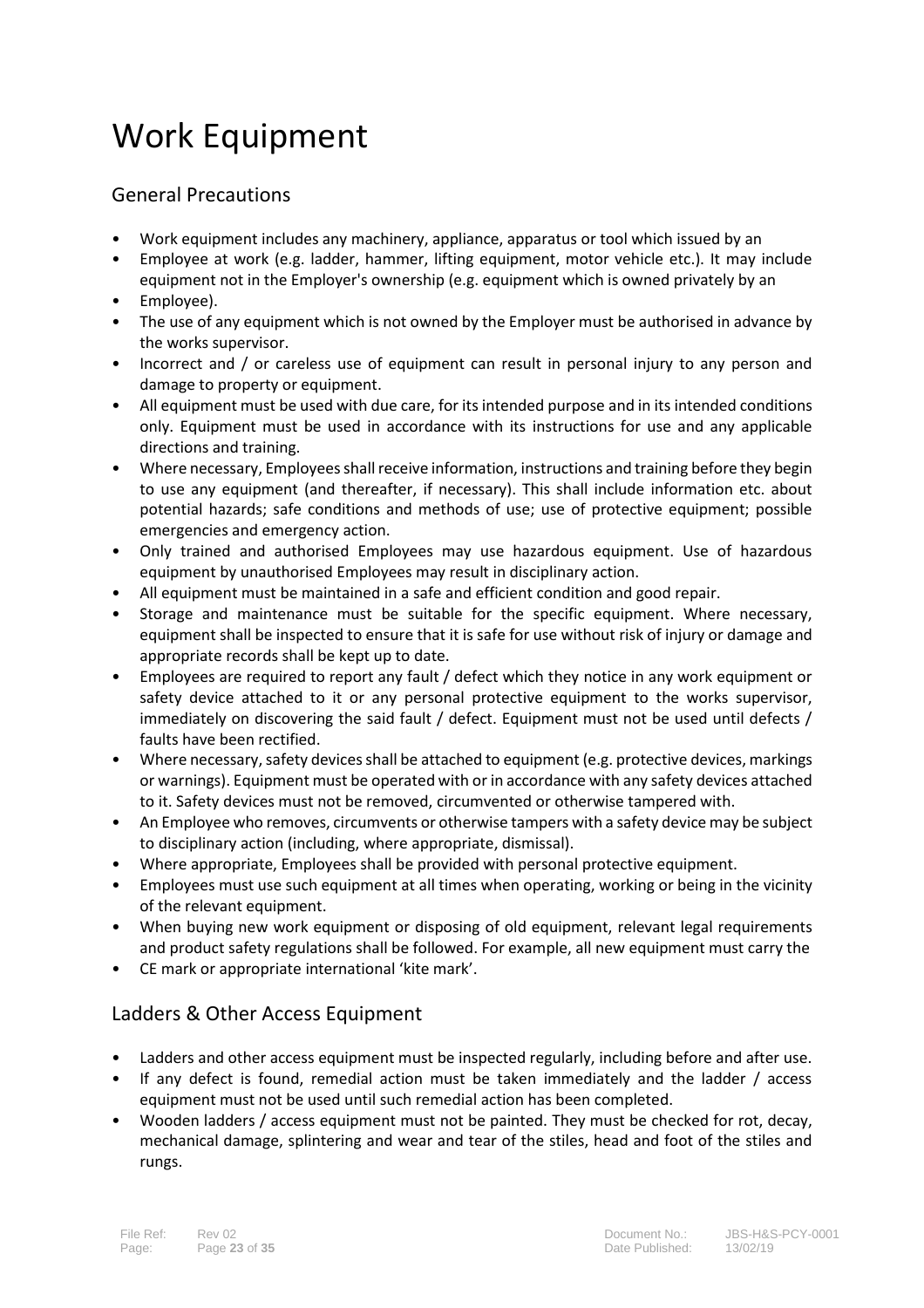- Metal ladders and access equipment must be checked for corrosion and excessive wear, oxidation, distortion and twisting.
- Whenever using a ladder, Employees must ensure that the ladder is placed securely to prevent it from slipping or falling. A ladder must stand level, on firm footing, at an angle of 75 degrees (approximately 25 centimetres horizontal for each 1 meter vertical). The ladder must be supported to prevent undue swaying or sagging.
- Ladders longer than 3 meters should be securely fixed at the upper end or, if this is not practicable, near the lower end. If neither of these is practicable, and the ladder is less than 6.5 meters long, a person must hold the ladder at its foot to prevent it slipping.
- Over-reaching and the carrying of loads should be avoided when using a ladder.

## Lifting Equipment

- Lifting equipment includes any equipment used at work for lifting or lowering load / people and any attachment used for anchoring, fixing or supporting it. Examples include forklifts, lifts, cranes, chairs, ropes and slings.
- Lifting equipment must be:
	- o Strong, stable and suitable for its particular use. Any load attached to lifting equipment shall also be suitable
	- o Marked to indicate safe methods of use and safe working loads. Employees must operate equipment in accordance with its marking and must not load it beyond safe limits
	- o Positioned or installed in such a way so as to prevent the risk of injury
	- $\circ$  Thoroughly examined before being used for the first time (where appropriate) with an appropriate report being drawn, if necessary
	- o Thoroughly examined after installation or assembly and before being put to service, where safety depends on the installation or assembly condition
	- $\circ$  Inspected regularly and tested periodically as may be specified by law with an appropriate report being drawn (if necessary)
- Any lifting equipment which is used to lift or carry people must be suitable and safe for this purpose and must be marked accordingly. The equipment shall be tested and inspected regularly, as required by law.
- All lifting operations must be carried out in a safe manner by Employees who are properly trained for the task. In addition, all lifting operations must be planned and supervised.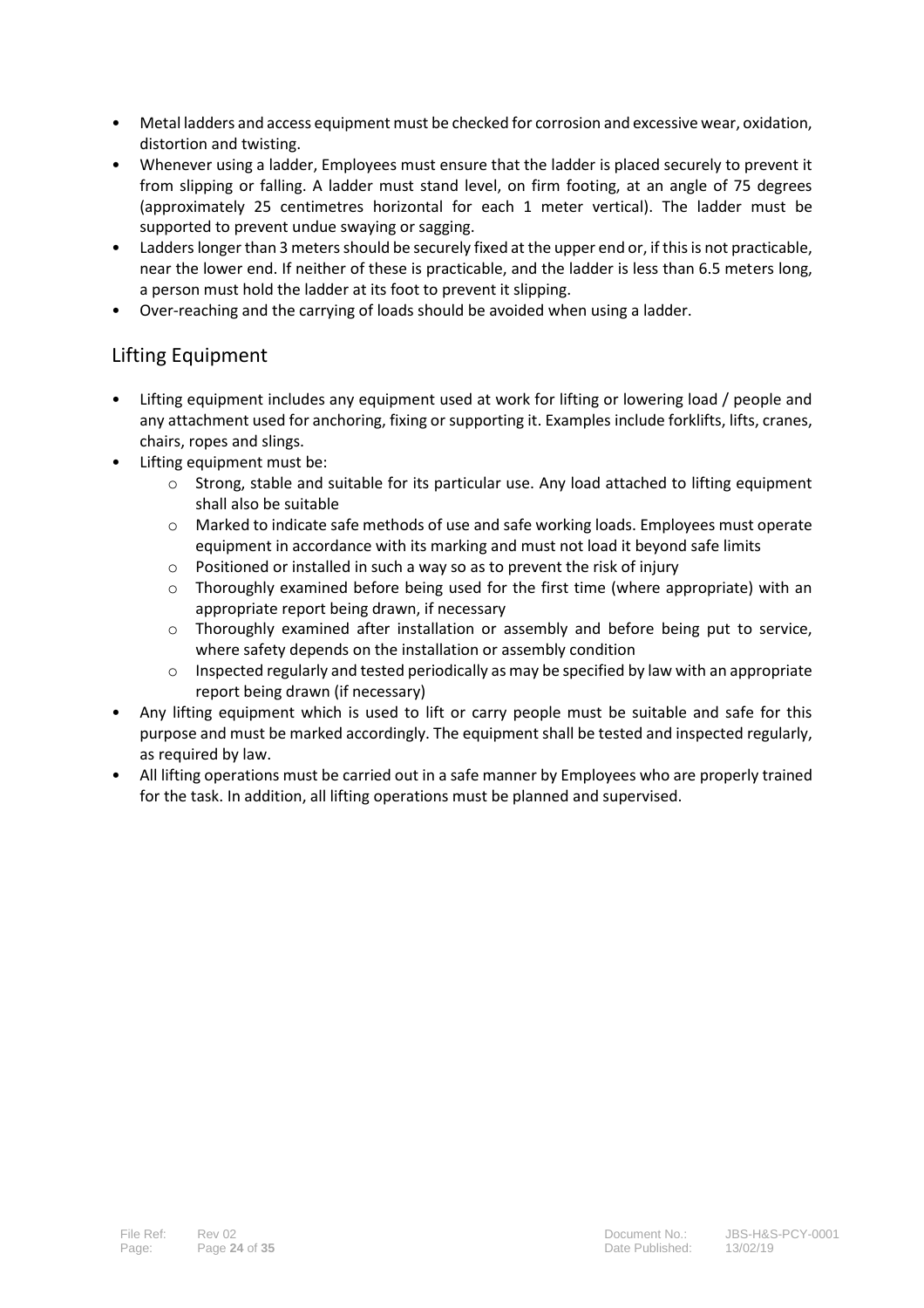## Personal Protective Equipment

- Personal protective equipment appropriate for the risks involved and suitable for the job at hand and the particular Employee doing it shall be supplied and must be used at work whenever there is a risk to health and safety which cannot be adequately controlled by alternative means.
- Personal protective equipment must be used or worn in accordance with instructions for use and any directions and training given from time to time.

| <br><b>Type PPE</b>              | Worn always | Worn as required |
|----------------------------------|-------------|------------------|
| Safety helmet **                 |             |                  |
| Safety footwear                  |             |                  |
| High visibility clothing - vests |             |                  |
| Eye protection                   |             |                  |
| Gloves                           |             |                  |
| Hearing protection               |             |                  |
| RPE - Dust masks etc.            |             |                  |
| Wet weather clothing             |             |                  |
| Safety harnesses                 |             |                  |

\*\* not within occupied domestic premises  $\overline{a}$ 

Disciplinary action will in accordance with Industrial Relations requirements & the Working Rule Agreement be  $\Box$ taken against those failing to use appropriately the necessary PPE for the tasks being undertaken

 $1.$ Some site rules require full time wearing of Eve Protection - this will be observed and enforced by the Company

2 Some site rules require full time wearing of Hand Protection - this will be observed and enforced by the Company

• Any Employee whose work may involve for whatever period of time:

- $\circ$  Head protection for all works on construction sites: falling, flying objects, risk of head bumping, suitable safety helmets must be worn at all times, unless religious exemption prevails
- $\circ$  Eye protection falling or flying particles, dust, or projectiles shall wear eye protection and suitable RPE as may be appropriate
- $\circ$  Hearing protection excessive noise whereby it is necessary to talk with raised voices to a person only 1m away it will be necessary to undertake a suitable assessments, ensure suitably muffled equipment is in use and as necessary wear adequate ear protection such as ear muffs or ear plugs
- o Hand protection abrasion, extremes of temperature, cuts, impacts, vibration or skin infection or disease. Hand protection by way of barrier creams, gloves etc. will be available and required wearing during such exposure periods
- o Safety footwear Due to the overall nature of risks on construction sites all workers are .required to wear appropriate footwear inclusive of steel toe caps, water proof types such as Wellingtons etc. depending on work operation.
- o Fall protection when physical barriers cannot be provided and safety harnesses, lanyards, inertia reels are required then they must be inspected by the user daily and independently inspected every 6 months as required.
- In all cases, Employees must wear adequate and appropriate footwear and clothing for their work and work area. Any defects must be reported immediately on their discovery to the works supervisor.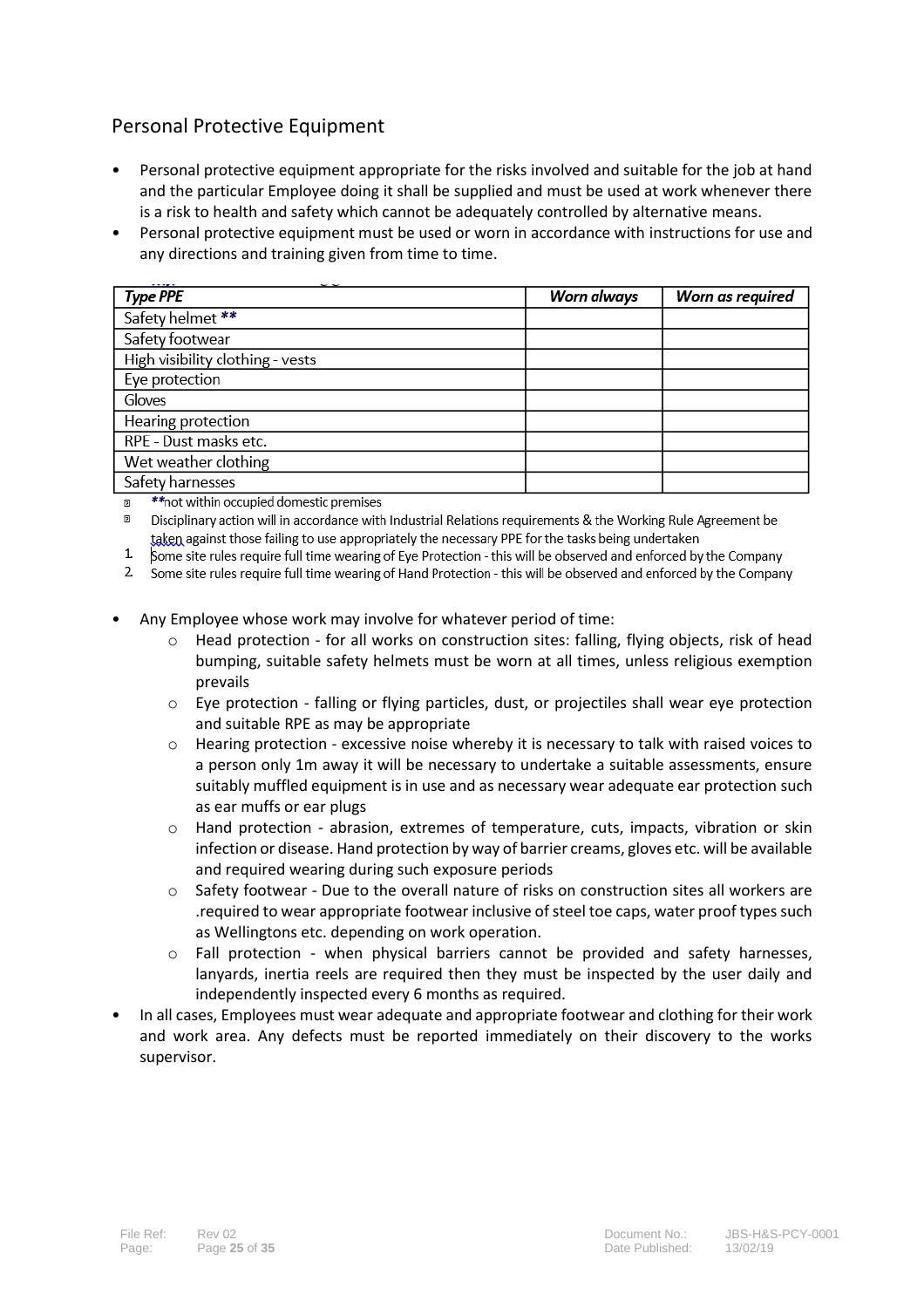## Electricity & Electrical Equipment

## General Precautions

- Anyone using electricity and electrical equipment must be aware of the risks of electrocution, electric shock, burns, fire and explosion. All precautions must be taken to reduce such risks.
- Fixed electrical installations (including wiring and the socket outlet or isolator) shall be checked regularly to ensure that they are not dangerous. Electrical systems must not be interfered with.
- The fixed electrical installations and electric mains in the premises are the sole responsibility of the Occupiers, unless works are being undertaken by specialist trades persons.
- No work shall be carried out on fixed installations and the mains unless works are being undertaken by specialist trades persons.
- Employees must report any fault or defect which they notice in any electrical installation or equipment to the works supervisor as soon as they discover it.
- Defective installation / equipment must not be used until fully repaired.

#### Electrical Equipment

- All Electrical equipment must be safe and suitable for its intended use and must be used in accordance with manufacturer's information and instructions.
- In particular:
	- o Electrical equipment must never be used with wet hands
	- o Electrical connection, earth connections etc. must not be interfered with
	- o Electrical equipment must be positioned safely and securely (e.g. not too close to walls and partitions and allowing for adequate ventilation and cooling)
	- $\circ$  Conductors and liquid containers must be kept clear of all electrical equipment
	- o Electrical equipment and the mains supply must not be overloaded
- All electrical equipment and their location shall be recorded in a designated book, to enable necessary tests to be made.
- All electrical equipment will be visually inspected and PAT tested regularly.
- The results of testing shall be recorded. Defective or out of date equipment must not be used.
- Faults can occur between checks. Therefore, Employees should look out for and pay particular attention to the following potential faults / defects:
	- o Damage to the insulating sheath around an electrical cable
	- o Damage to plugs
	- o Joints in the cable, other than due to proprietary cable connections
	- o Damage to the external casing of equipment
	- $\circ$  Overheating (this may be evidenced by burn marks or discoloration to plugs, casing or cables
	- o Evidence of inappropriate use, e.g. if equipment is wet
	- o Any loose connections
- Employees must report any fault or defect which they notice in any electrical equipment to the health and safety advisor as soon as they discover it. Faulty or defective equipment should not be used until repaired. If electrical equipment cannot be repaired immediately, its power supply should be switched off and it should be isolated.
- All equipment shall have a means of isolation which is easily accessible and identifiable.
- Only suitable replacement parts shall be used (e.g. double insulated parts for double insulated equipment).
- Any conducting part of a system which could conceivably become live and yet be handled (e.g. external metal casing of an electric apparatus) must be earthed.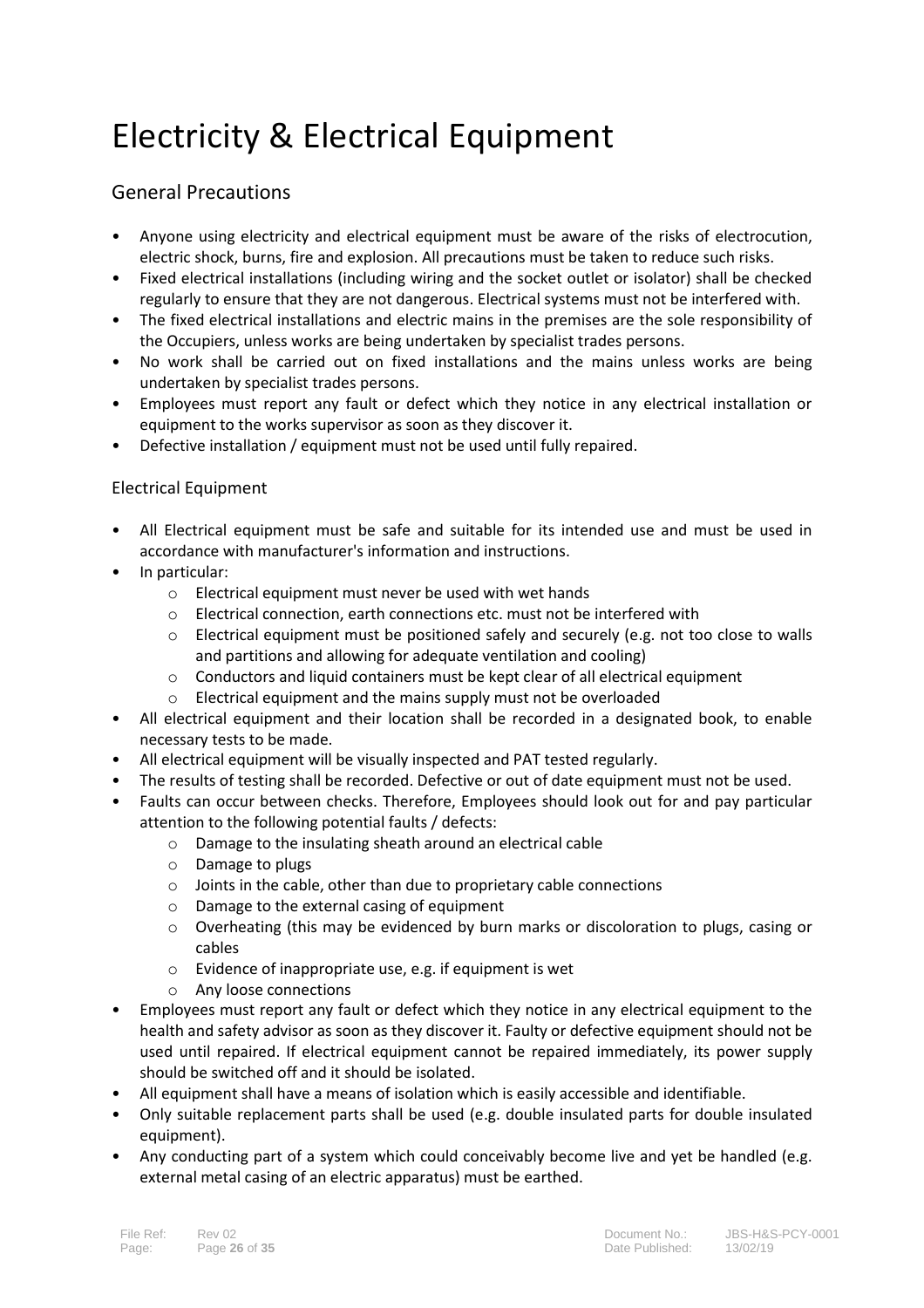#### Fuses & Similar Devices

- When using any equipment, the smallest fuse compatible with it should be used, to protect the equipment and flexible cable and to reduce the risk of fire.
- Fuses shall be replaced only after the reason for the fuse blowing up has been ascertained and the cause remedied. Only proper cartridge fuses may be used for replacement.
- A main board fuse must never be replaced.
- Residual current devices (RCDs) shall be used in all work arrangement (e.g. where water has to be used near electrical equipment).

#### Electrical Cables

- Flexible cables shall be of the correct size for the load to be carried and must be sheathed with rubber or PVC. The outer sheath of every flexible cable must be firmly clamped to stop the wires pulling out of the terminals.
- Flexible cables shall not be used for voltages above 240 or a loading greater than 3 kilowatts.
- Cables must also be kept away from hot surfaces. Where contact with hot surfaces is inevitable, suitable insulation is obligatory. Twin core cables, such as bell wire and twisted flex must not be used on 240 volts.
- All flexible cables must be examined frequently to ensure that they are free of damage and that earth continuity is maintained. Trailing, frayed and loose cables must be reported immediately, in order to be fixed.
- Flexible cables of excessive length should not be used. In so far as this is practicable, there shall be sufficient socket outlets to avoid the need for long flexible cables or extension cables.
- Extension cables should be used with caution and must be joined by proper plugs and sockets.
- In so far as possible, all cables must be:
	- o Kept clear of the floor or be protected to prevent heavy objects being placed or dropped on them or people walking or tripping over them
	- o Protected where they pass over or round sharp objects or corners
	- o Kept clear of radiators and pipework
	- o Laid so as to avoid being trapped in doors
- Only one cable should be used from any single plug, except where 2, 3 or 4 way multiple sockets are available. But, in such case, the total load must not exceed 3kilowatts.

#### Fire Hazards

- It is recommended to unplug equipment which is not in use. All equipment should be switched off and / or unplugged before cleaning or making adjustments.
- Wherever possible, tools and power socket outlets should be switched off before plugging or unplugging.
- Only dry powder or carbon dioxide extinguishers may be used on electrical fires. Water and waterbased extinguishers must never be used in case of an electric fire.
- In the event of fire, raise the alarm immediately and follow the fire procedures outlined.
- All electrical incidents / accidents must be reported to the works supervisor in accordance with the procedure set out in this Policy's section on Reporting of Accident.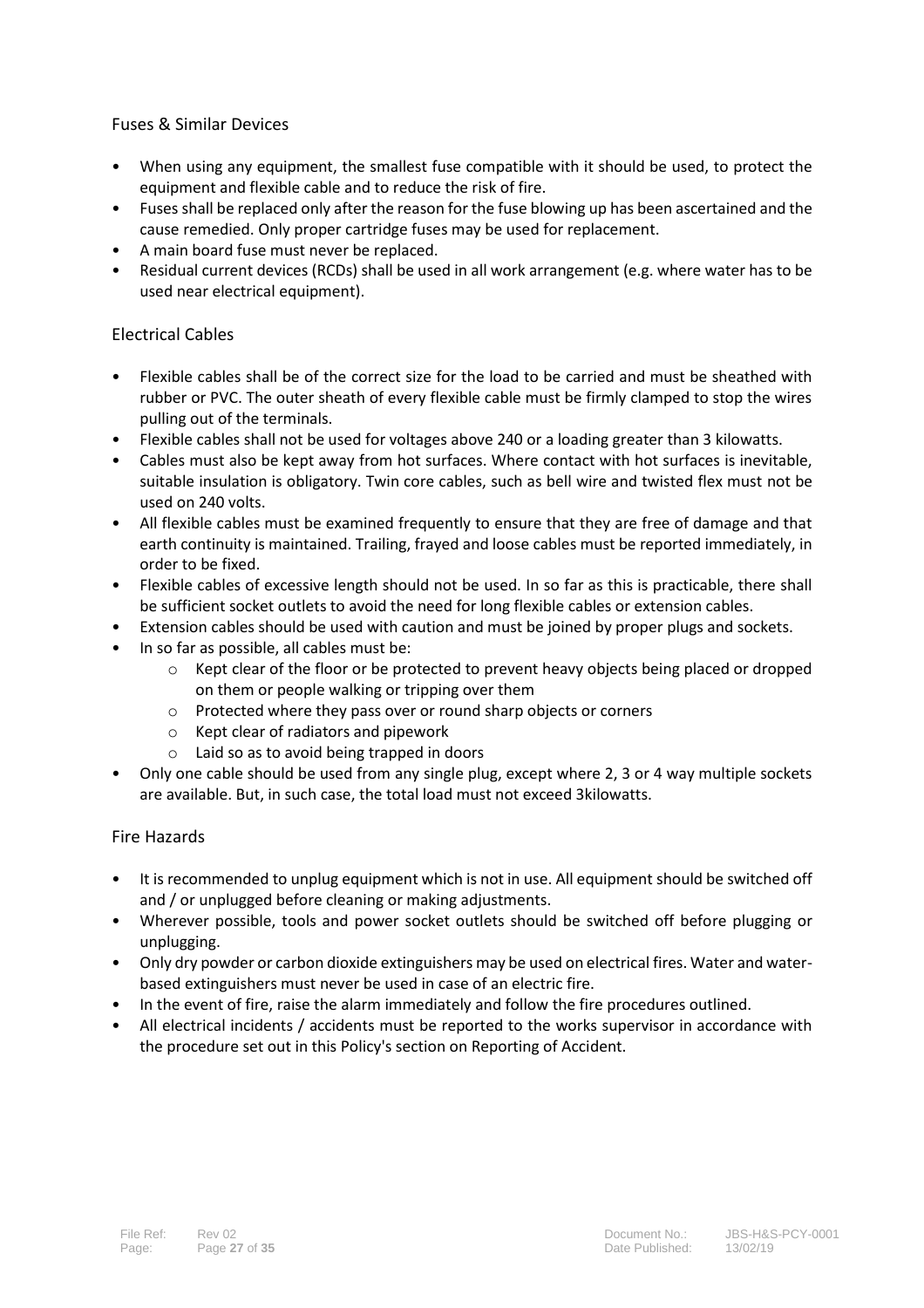# Emergencies – Non-site Work areas (yard, workshop, offices etc.)

**Note:** this section refers to Company controlled premises, offices and workshops only. The Principal Contractor for each work site will have arrangements specified within the 'Construction Phase Health and Safety Plan' which must be followed in order to comply with the CDM regulations.

## General Precautions

- In the event of an emergency, the fire alarm will sound and a designated Employee shall assume control and ensure the evacuation of all persons present and any occupiers and visitors to an assembly point outside the building and contact the emergency services when required and ensure compliance with any relevant emergency procedure.
- The paramount consideration in all cases of emergency is human safety. For the duration of any emergency, the works supervisor/designated employee has overall control. Employees, Occupiers and visitors are required to co-operate with instructions given to them by the works supervisor/designated employee present.
- Employees, Occupiers and visitors are advised not to rush or attempt to pass others when evacuating the scene. Employees are expected to assist Occupiers and visitors to evacuate the premises when necessary in accordance with any instructions of the works supervisor/designated employee.
- All exits and exit routes must be kept clear and must allow safe and free passage in the event of an emergency. Lifts should not be used in an emergency, except with the direction of a member of the emergency services.

## Suspicious Packages and Bomb Alerts

- Anyone receiving a bomb threat or discovering a suspicious object / vehicle should inform the
- Emergency services via 999 on the telephone and remain in the vicinity and make themselves known to the first emergency service personnel arriving on the scene.
- If a suspicious object or vehicle is identified / found, it is important to:
	- $\circ$  Note its exact location and easily recognizable identifying features (e.g. registration number, name, markings
	- $\circ$  Advise those present in the immediate vicinity to clear the area and remain at a safe distance
	- Under no circumstances should anyone touch a suspicious object or vehicle
- Mobile phones and radio transmitters must not be used near a suspicious object /vehicle.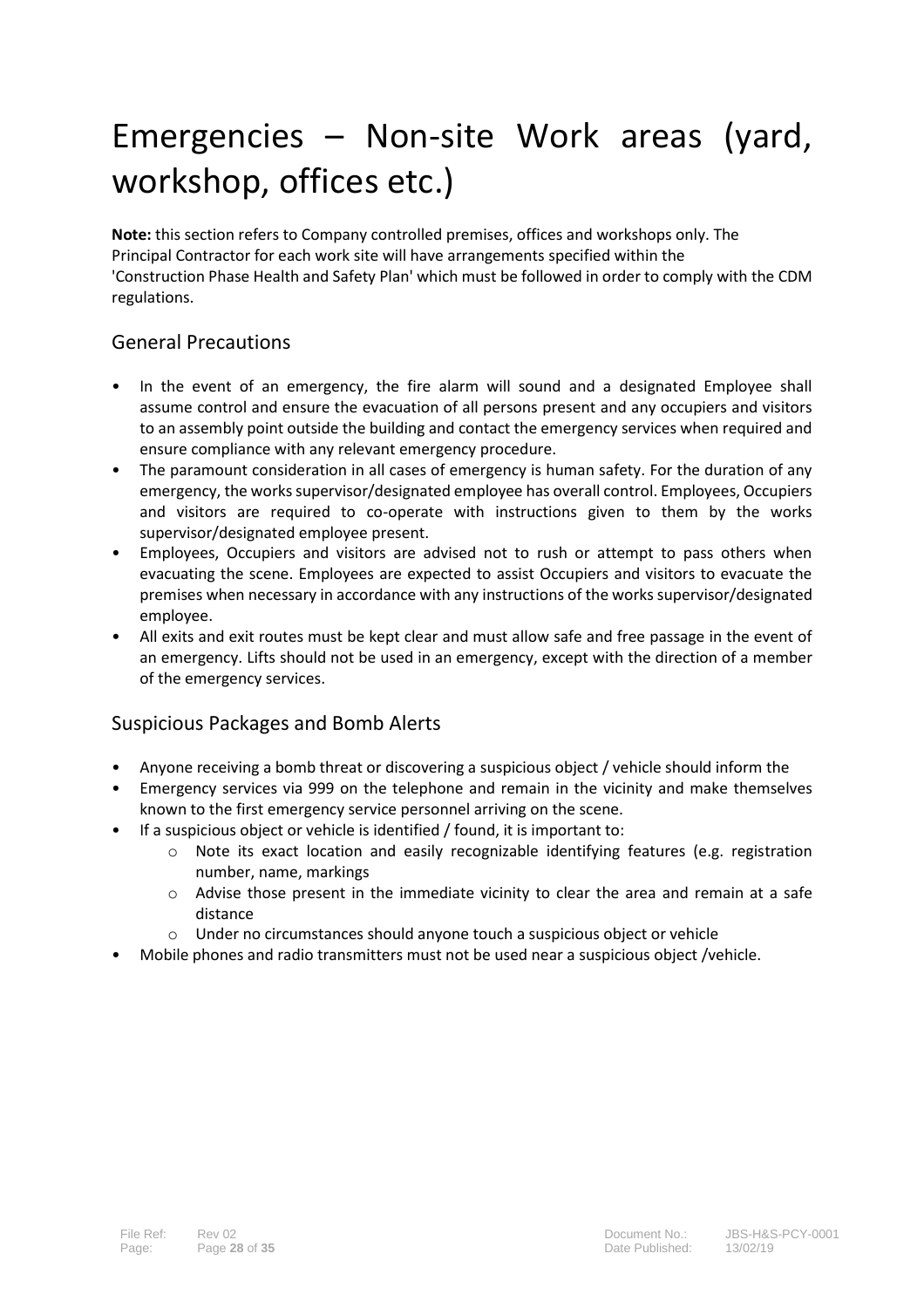## Disabled Occupiers & Visitors

- It is the responsibility of the works supervisor and any other Employee appointed by him from time to time, to be aware as far as reasonably practicable of any disabled Occupier or Visitor in the premises and in the event of an emergency, in addition to following the normal emergency procedure, to arrange for assistance for disabled Occupiers and visitors.
- Employees with impaired hearing who cannot hear the fire / emergency alarm must inform the works supervisor about this and avoid working in isolated areas.
- If such an Employee must work alone, he must ensure that someone knows where he is and will inform him in case of an emergency.
- Occupiers or Visitors with impaired hearing must be told as soon as the fire / emergency alarm is raised by the works supervisor.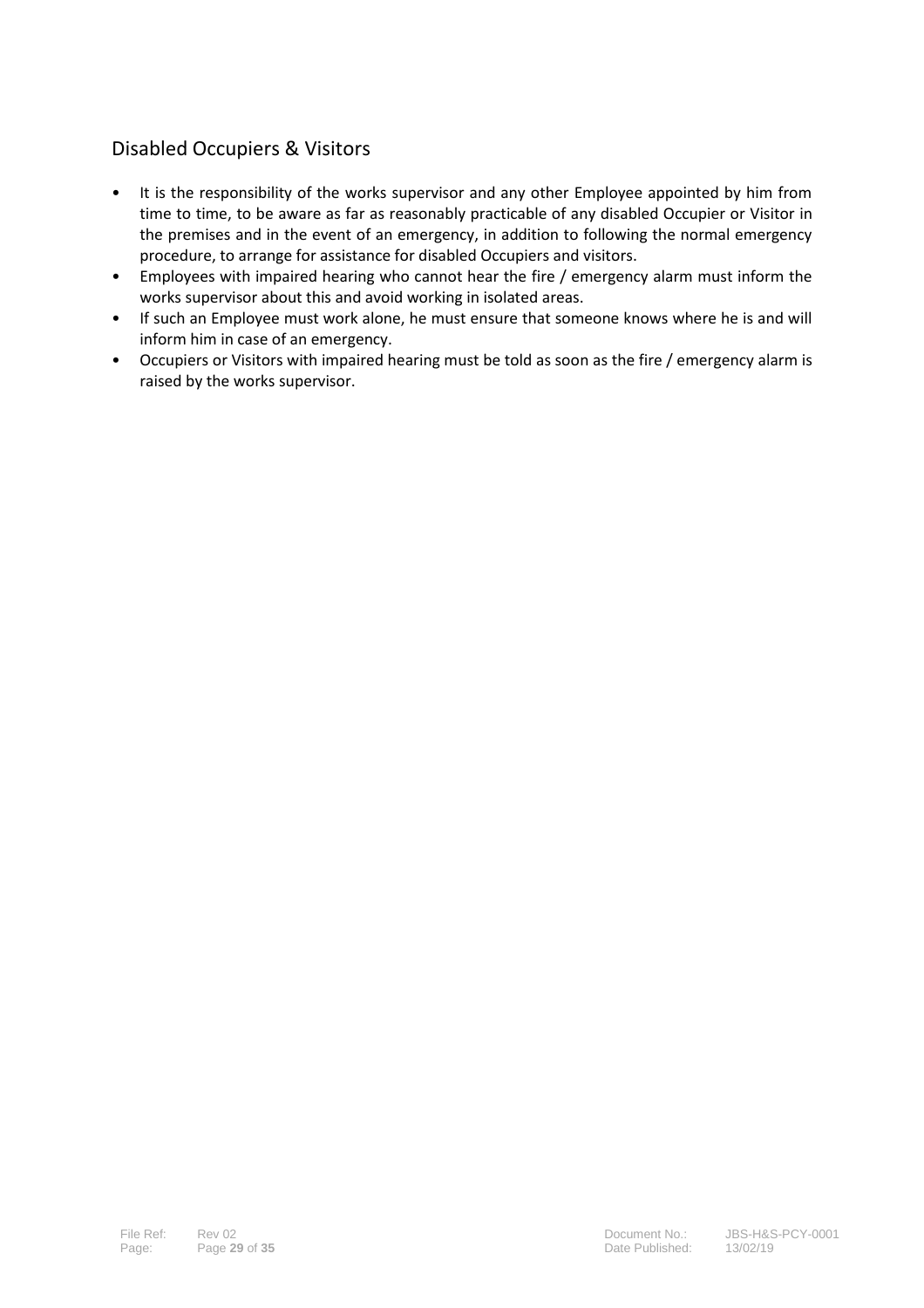## Fire Precautions and Procedure

## The Regulatory Reform (Fire Safety) Order 2005 - significant changes summary

- The main effect of the changes will be a move towards greater emphasis on fire prevention in all non-domestic premises.
- Fire certificates will be abolished and will cease to have legal status.
- The Fire Safety Order will apply in England and Wales. (Northern Ireland and Scotland will have their own laws.) It covers 'general fire precautions' and other fire safety duties which are needed to protect 'persons' in case of fire in and around most 'premises'.
- The Order requires fire precautions to be put in place "where necessary" and to the extent that it is reasonable and practicable in the circumstances of the case.
- Responsibility for complying with the Fire Safety Order will rest with the 'responsible person'.
- In a workplace, this is the employer and any other person who may have control of any part of the premises, e.g. the occupier or owner.
- The responsible person you will have to carry out a fire risk assessment which must focus on the safety in case of fire of all 'relevant persons'. It should pay particular attention to those at special risk, such as the disabled and those with special needs, and must include consideration of any dangerous substance likely to be on the premises.
- Your fire risk assessment will help you identify risks that can be removed or reduced and to decide the nature and extent of the general fire precautions you need to take to protect people against the fire risks that remain.
- The Safety Advisor is trained to undertake an appropriate fire risk assessment in all work places from the established offices to temporary site offices & welfare.

## Precaution Measures

- All work activities have been and shall continue to be appraised periodically for risks from fire and all necessary preventive action shall be taken.
- All Employees are required to familiarise themselves with the position of fire alarms, telephones and the location of the fire extinguishers (generally within the works vehicle - during 'non hot works' operations) and of all exits and routes to emergency exits of the building(s) in which they work.
- The 'hot works' permit procedure will be used to establish a strict control measure for all 'hot works' operations including: soldering, welding, use of blow torch, spark generating abrasive wheels etc.
- All exits and exit routes must be kept clear and must allow safe and free passage in the event of fire. Corridors and staircases should not be used as working or storage areas. All exit doors should be able to be opened easily and immediately from within (in the direction of escape) and without the need for a key. Any fire doors must be kept closed at all times, except when actually used or when large items have to be moved through them.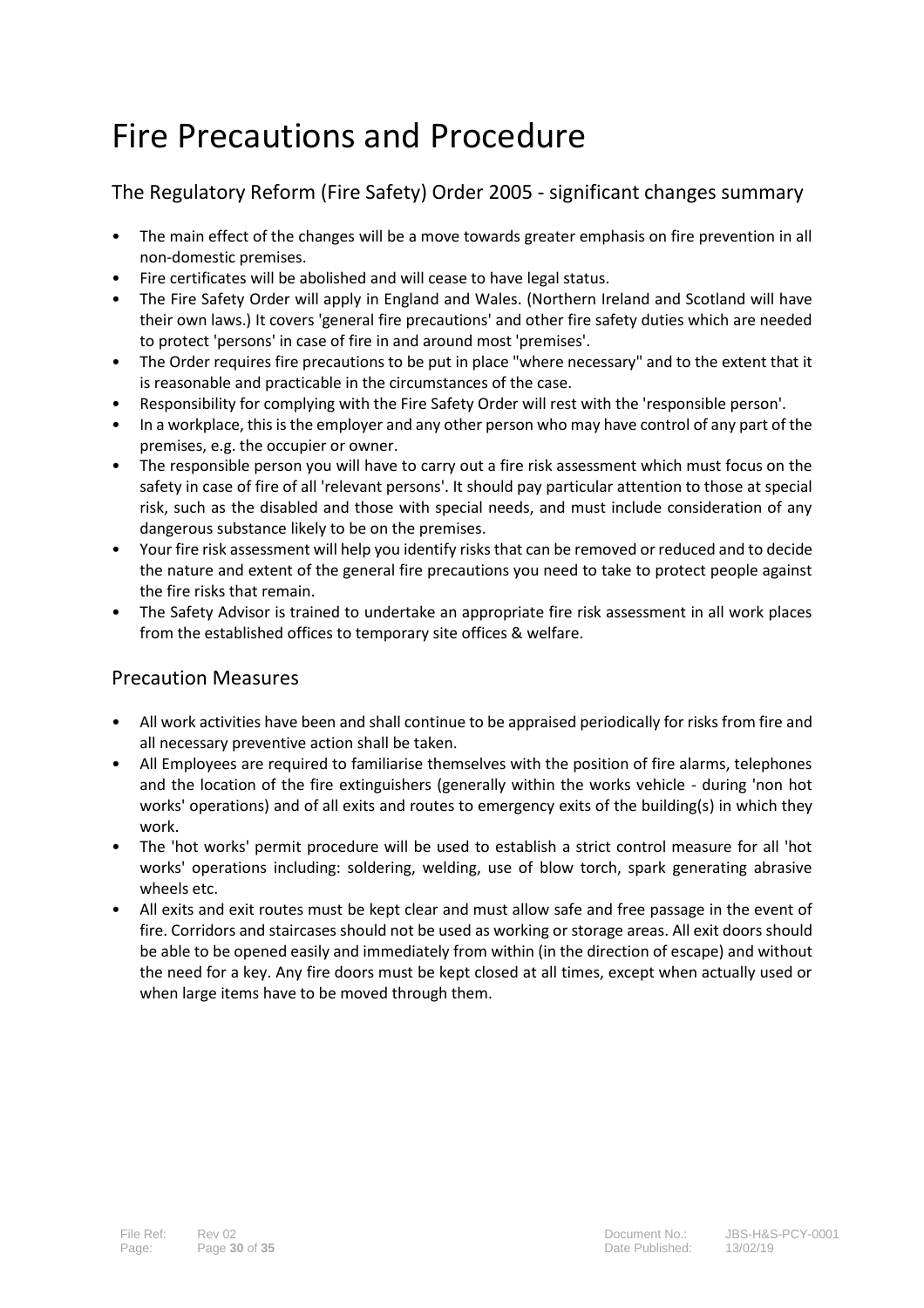## In the Event of a Fire

- Any Employee, Occupier or Visitor who discovers fire is required to shout "FIRE" and activate evacuation procedures. Fires should only be tackled if it is safe to do so; there is a clear escape route; there are fire extinguishers of the appropriate type; and the Employee is trained and confident in use of fire extinguishers.
- Employees should not tackle fires larger than a burning wastepaper basket and only if the Occupier any infirm, elderly or child has already been evacuated.
- If the Employee considers it unsafe to tackle the fire, he should evacuate the premises immediately by the shortest possible route, go outside to a place of safety and report to the works supervisor.
- An Employee who hears the fire alarm should leave the building immediately and evacuate to a place of safety. If there is time, Employees should close all doors and windows.
- Employees, Occupiers and visitors must not stop to collect personal belongings.
- Employees, Occupiers and visitors must remain in their temporary assembly point (or move to any other area when directed by the works supervisor or emergency services) until authorised to reenter buildings.
- On completion of evacuation, the works supervisor must be able to confirm that all Employees and occupiers and visitors evacuated the premises and/or whether there are any remaining Employees, Occupiers and visitors within the premises and, if so, their identity and location.
- Every event of fire shall be reported to and recorded in writing by the health and safety advisor (immediately after the event) who shall report this to the Health and Safety Executive, as required by law.
- Any fire outbreak will be investigated and suitable procedures and / or arrangements put in place to prevent the future occurrence of similar incidents.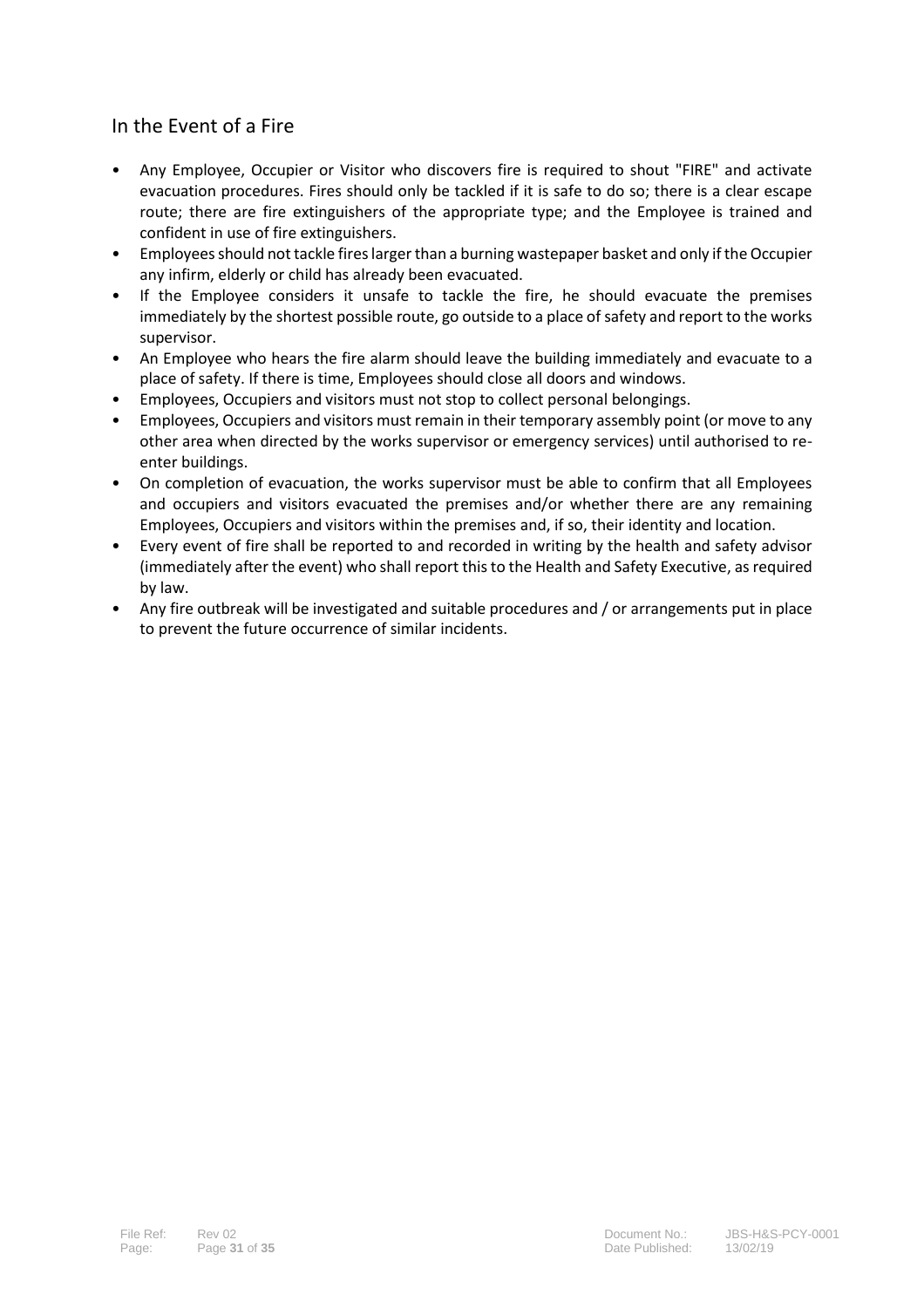## Health & Safety Policy - Management Responsibilities

This Appendix to the Company Safety Policy details the responsibilities for safety at all levels of management and operatives.

In all cases where responsibility is deemed to be unclear, the advice of a member of senior management must be obtained.

#### A. **Brendan Barratt (Director for Health & Safety) will**:

- i. Initiate, administer and interpret the effective implementation of the Company Health and Safety Policy.
- ii. Have an understanding of the application of the Health and Safety at Work etc. Act 1974 to the Company's operations, an appreciation of the Construction Design and Management Regulations 2015, a general knowledge of the Construction Regulations and relevant special Regulations and Approved Code of Practice.
- iii. Be mindful of the specific responsibilities the Company and Directors have with regard to the Corporate Manslaughter & Corporate Homicide Act 2007
- iv. Arrange for funds and facilities to meet the requirements of this Policy.
- v. Make himself available for Health and Safety Commitment as required.

#### **B. Mark Baylis (Health & Safety Manager) and Vicki Christian (Health & Safety Advisor) will:**

- i. Assist in the implementation of the requirements of the Safety Policy.
- ii. Advise all levels of management on matters of safety, to provide written interpretation of new legislation and to guide management on all possible implications of non-safe working practices and changes which may have to be made.
- iii. Visit all Company work places and carry out a safety inspection and advise management on possible breaches of legal requirements and changes, which may have to be made.
- iv. Advise the Safety Director on training requirements and organise Training to meet the needs of the Company's Safety Training requirements.
- v. Advise the Safety Director of serious breaches of legal safety requirements and potential areas of imminent danger or injury, where work has had to be stopped or where Site Management fail to cooperate.
- vi. So as to carry out these duties they will have been given the full support and authority of the Safety Director and the Board of Directors and co-operation of Site Management.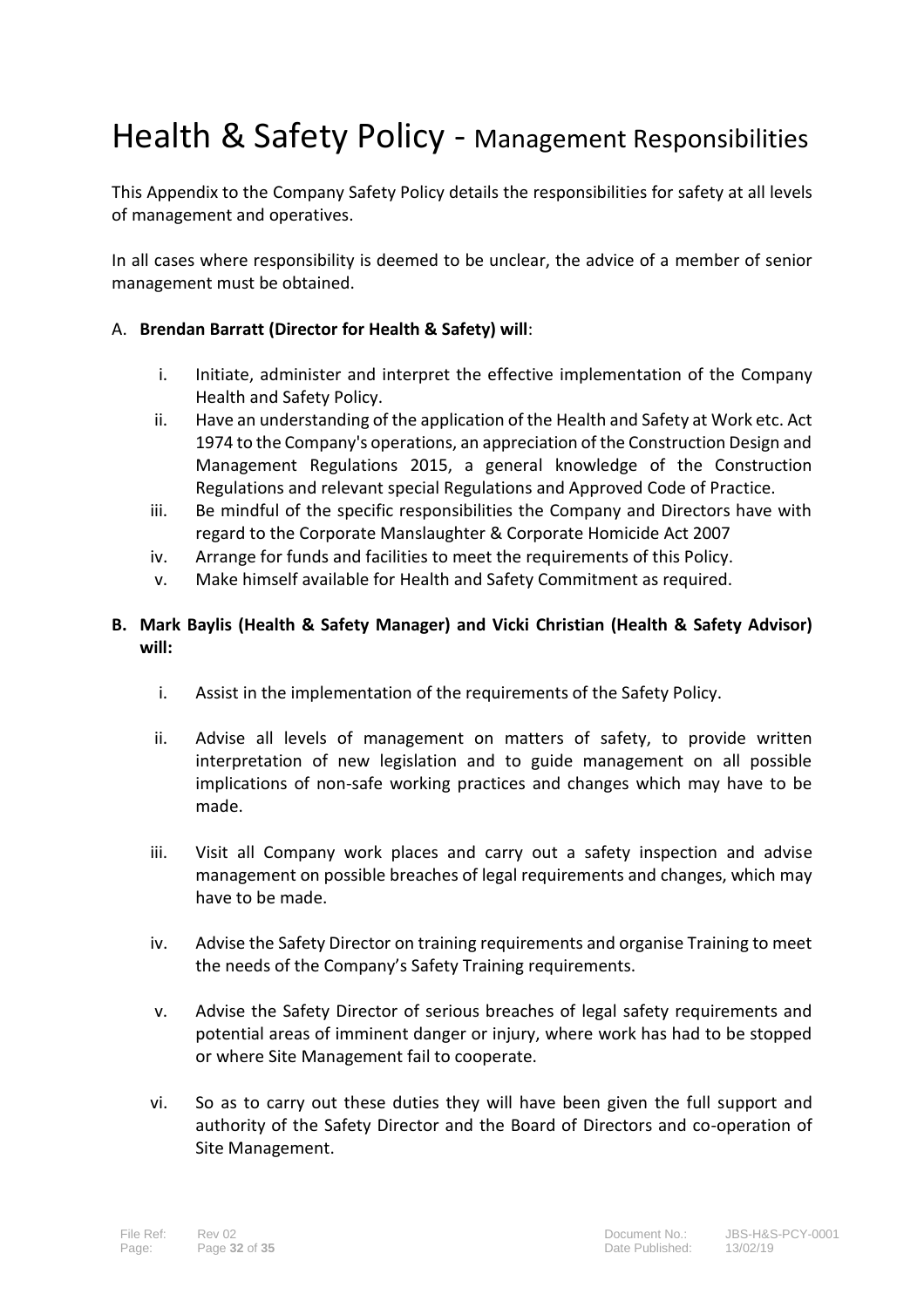#### **C. Safety Advisors (including All Day Safety) will:**

- i. Implement the requirements of the Safety Policy.
- ii. Will advise management on all matters of safety, to provide written interpretations of new legislation and to guide management on its possible implications to safe working practices and changes which may have to be made.
- iii. Will visit all Company work places and carry out a safety inspection and advise management on possible breaches of legal requirements and changes, which may have to be made.
- iv. Will advise the Director Responsible for Health and Safety of serious breaches of legal safety requirements, where work has had to be stopped or where Site Management fail to co-operate.
- v. So as to carry out these duties they will have been given the full support and authority of the Director Responsible for Health and Safety and the Board of Directors and co-operation of Site Management.
- vi. The Safety Advisors will be given copies of Method Statements for approval and comment.

#### **D. Contracts and Site managers will:**

- i. Implement the requirements of the Safety Policy.
- ii. Have an understanding of the application of the Health and Safety at Work etc. Act 1974 to the Company's operations, an appreciation of the Construction Design and Management Regulations 2015, a general knowledge of the Construction Regulations and relevant special Regulations and Approved Codes of Practice.
- iii. Ensure that budgets and tenders are adequate to cover sound methods of working, and the provision of the required welfare facilities.
- iv. Determine at the project planning stage:
	- a) The most appropriate order and method of working.
	- b) Provision of suitable risk assessments to establish work activities involving significant risk
	- c) Provision of method statement for all activities.
	- d) Development of daily activity briefings (DABs) to reflect the core requirements of the Risk Assessments and Method Statement.
	- e) The adequacy of welfare and sanitation facilities provided
	- f) Hazards, which might arise, from the working environment, adjacent to the highway, railways, rivers, overhead or underground services, contaminated land, noisy or dusty working areas, interface with other trades, members of the public.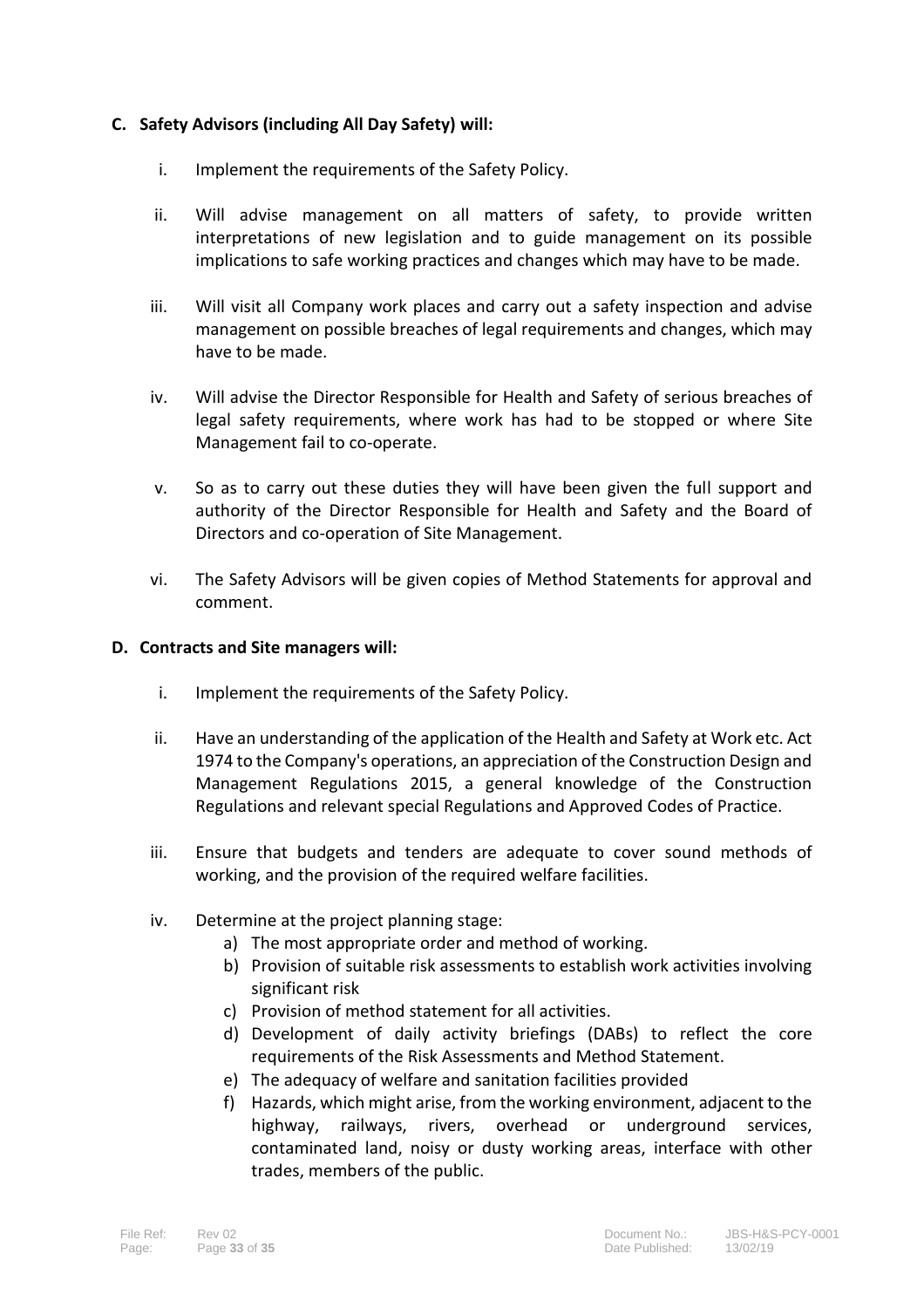- g) Allocation of responsibilities with contractors, sub-contractors and others.
- h) Necessary fire precautions.
- i) Adequate first-aid facilities.
- v. Discuss working methods and precautions with Site Management and Subcontractors before work starts.

#### **E. Site Supervisors (Senior Foremen) will:**

- i. Implement the requirements of the Safety Policy.
- ii. Have an understanding of the application of the Health and Safety at Work etc. Act 1974 to the Company's operations, an appreciation of the Construction Design and Management Regulations 2015, a general knowledge of the Construction Regulations and relevant special Regulations and Approved Codes of Practice.
- iii. Organize sites so that work is carried out to the required standard of safety with minimum risk to persons, equipment and materials. Where complex procedures are involved, they will issue method instructions in written form.
- iv. Implement the requirements of the Construction Regulations and other relevant legislation.
- v. Ensure that all new arrivals to site attend the site Induction and are given adequate information and instruction by way of 'task briefings' prior to working on site.
- vi. Plan and maintain a tidy site.
- vii. Provision of adequate access/egress to the workforce should be maintained.
- viii. Ensure that the working methods established do not require or allow persons to take unnecessary risks.
- ix. Make sure that suitable protective clothing is available where appropriate and that it is used.
- x. Ensure that all plant & equipment, including power and hand tools, are inspected and in good condition. All hired plant & equipment will have relevant documentation at the workplace.
- xi. Ensure that appropriate fire-fighting appliances are maintained on site.
- xii. Ensure that adequate first-aid facilities are established and are available.
- xiii. Co-operate with the Safety Advisor and act on his recommendations.
- xiv. Review work hazards and methods with new or transferred employees.